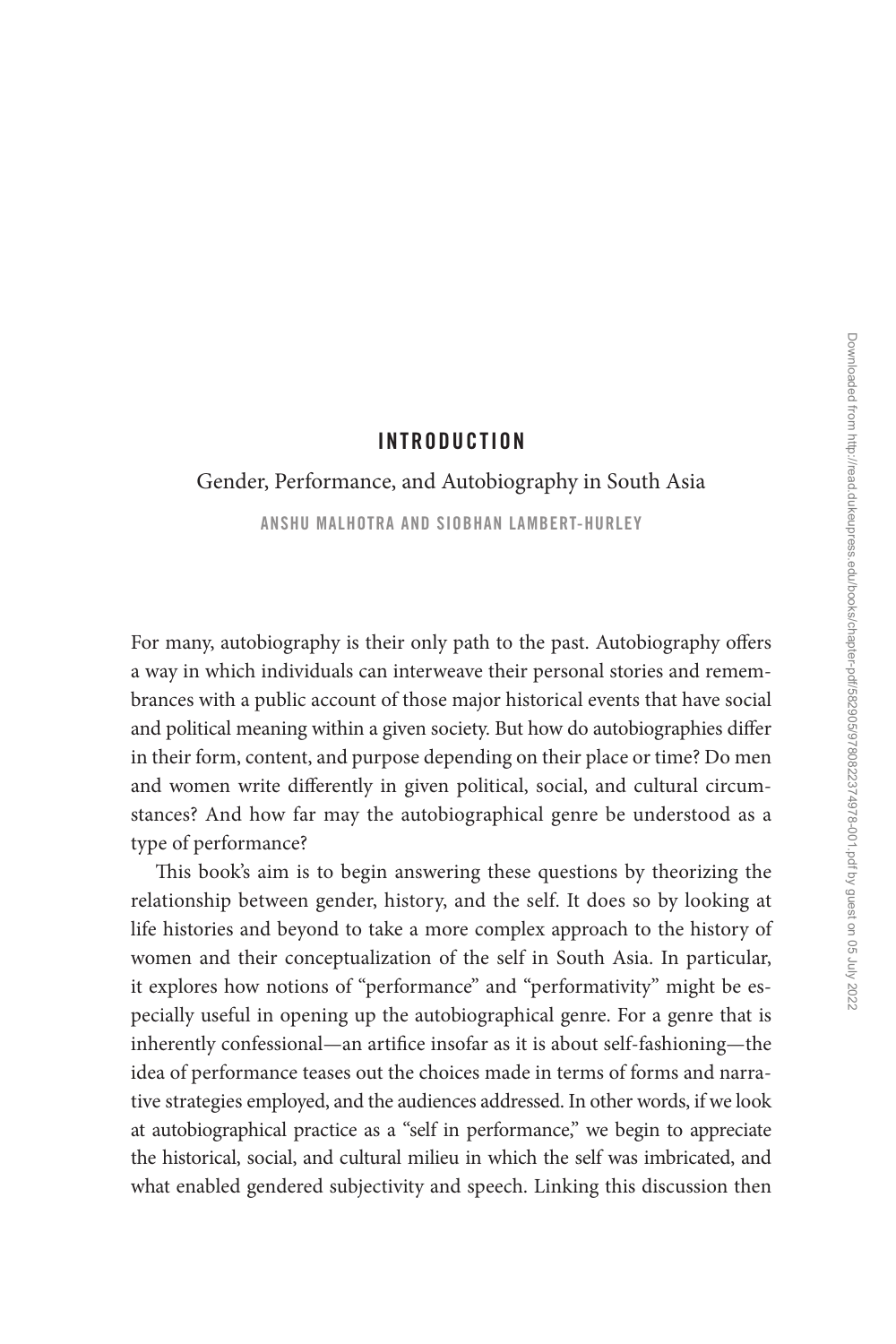is a new set of questions significant to the theory, methodology, and practice of women's history more broadly: what genres of self-representation do women employ in precolonial, colonial, and postcolonial contexts? Were there common motivations, lingual and stylistic choices, preferences of genres, or issues that took center stage among women? Or do their disparate cultural matrices resist such a reading? And what happens when gender identity itself is not stable?

The chapters themselves examine the writings and experiences of a wide range of "women"—among them, a Mughal princess, a famous courtesan from Hyderabad, an ascetic from a minor sect in Punjab, a Bengali housewife, a singer from Bombay's Bohra community, an Urdu novelist from north India, an educationalist from Hyderabad, several Indian and Pakistani novelists, and even female impersonators in colonial Indian theater. This book thus moves away from the crevices created for women's subjectivity by the nationalist and reformist agendas to focus on historical circumstances and characters that have hitherto not received due attention. The list, however, is naturally selective. In part, it reflects the contributors' own research interests—but, as this is a book that focuses primarily (though not entirely) on the written life, these subjects are, in turn, limited by the requirement of literacy, a marker that remained woefully low in South Asia until very recently and, indeed, still does in certain sectors.<sup>[1](#page-23-0)</sup> Significantly, some wrote in contexts of performative traditions; others performed selves under the aegis of specific sectarian affiliations with particular audiences in mind. Through the study of particular genres, language, and cultural codes, we seek to unravel (wo)men's attempts at engagement with and fabrication of the self that lie embedded in their personal narratives. As such, the chapters reach out to women (and men) from different walks of life, from different places and times, but all explore dimensions of expressing the gendered self through various modes of self-fashioning and representation—from poetry, autobiography, and novels to architecture and religious treatises. Let us explore these variant forms and histories of autobiography to begin.

#### *Autobiography and Its Histories*

For there to be a history of autobiography, there needs to be a beginning. And, more often than not, that beginning is Jean-Jacques Rousseau's *Confessions*, completed at the French Enlightenment's height by one of its denizens in 1770. Of course, as theorists recognize, there had been life writing before that time—who could forget St. Augustine's own *Confessions* (c. 400)? Or the memoirists of the Italian Renaissance: Petrarch, Cellini, Cardano. Rousseau though

[2] Anshu Malhotra and Siobhan Lambert-Hurley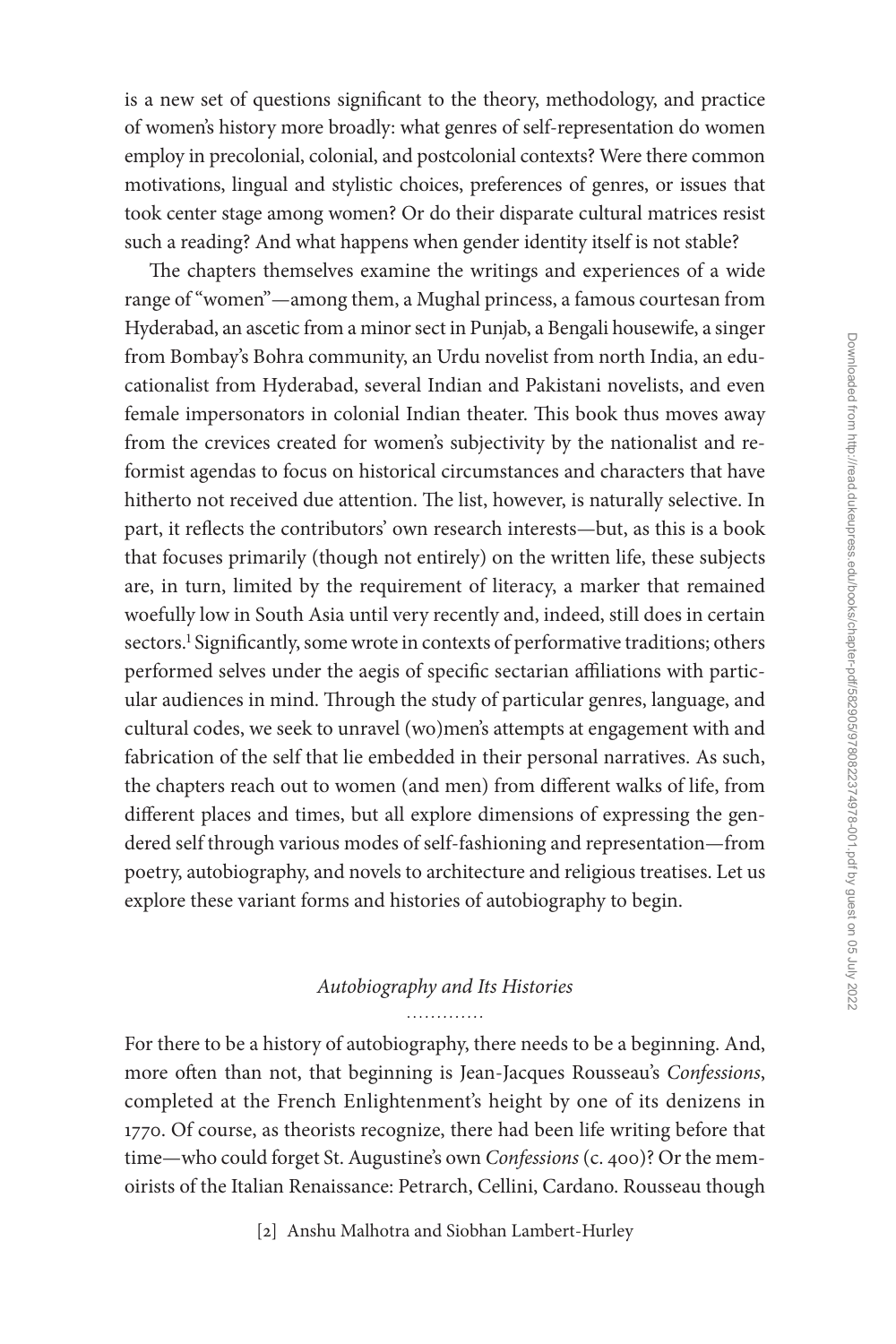represented something different and specific. As Jill Ker Conway summarizes, he kept the "inner story of the hero's emotional life and conflicts," but "without St. Augustine's sense of sin": "the trajectory of his life moves not toward God but toward worldly fame and success."<sup>[2](#page-23-0)</sup> As the "atomistic individual," Rousseau set a pattern to be reproduced again and again throughout the nineteenth century and beyond. Hence, Roy Pascal, in his influential *Design and Truth in Autobiography*, could write in 1960 that a distinction needed to be made between the "memoir or reminiscence" that came before Rousseau and the "true autobiography" that came after.<sup>3</sup> Even as scholars continue to debate how autobiography may be distinguished from other literary forms—biography, the novel, history— so "definitive" definitions continue to reflect Rousseauian origins.<sup>[4](#page-23-0)</sup> Consider Philippe Lejeune's "pronouncement" in his influential *L'autobiographie en France* (1971): "We call autobiography the retrospective narrative in prose that someone makes of his own existence when he puts the principal accent upon his life, especially upon the story of his own personality.["5](#page-23-0) His subsequent work and that of other theorists may have "eroded" his definition, and yet it contin-ues to be reproduced.<sup>[6](#page-23-0)</sup>

But is this narrative of autobiography's origins anything more than a historical construction? A "fallacy," to borrow Dwight Reynolds's provocative descriptor, promulgated by Western literary critics from the mid-twentieth century? Before this time, Reynolds argues, European scholars were often willing to consider autobiography as a literary genre that—comparable to biography and the novel—invited comparison across temporal and geographical boundaries. Then, abruptly, perhaps in response to the end of empire or out of fear for a new cultural relativism, autobiography began to be treated as the "exclusive creation of the modern West.["7](#page-23-0) The clearest articulation of this stance came from Georges Gusdorf in a 1956 article: "It would seem that autobiography is not to be found outside our cultural area; one would say that it expresses a concern peculiar to Western man, a concern that had been of good use in his systematic conquest of the universe and that he had communicated to men of other cultures; but those men will thereby have been annexed by a sort of intellectual colonizing to a mentality that was not their own.["8](#page-23-0) Thus, as Pascal too recognized, other "civilizations" may have produced autobiographies "in modern times"—a notable example from South Asia being Gandhi's *An Autobiography, or, The Story of My Experiments with Truth* (1925–28)—but, in doing so, they had "taken over" a European practice. Even as Pascal recognized the existence of the Mughal emperor Babur's often intimate sixteenth-century memoir, he proclaimed: "There remains no doubt that autobiography is essentially European."<sup>9</sup> In relation to South Asia, perhaps he was relying on the judgment of S. P. Saksena, who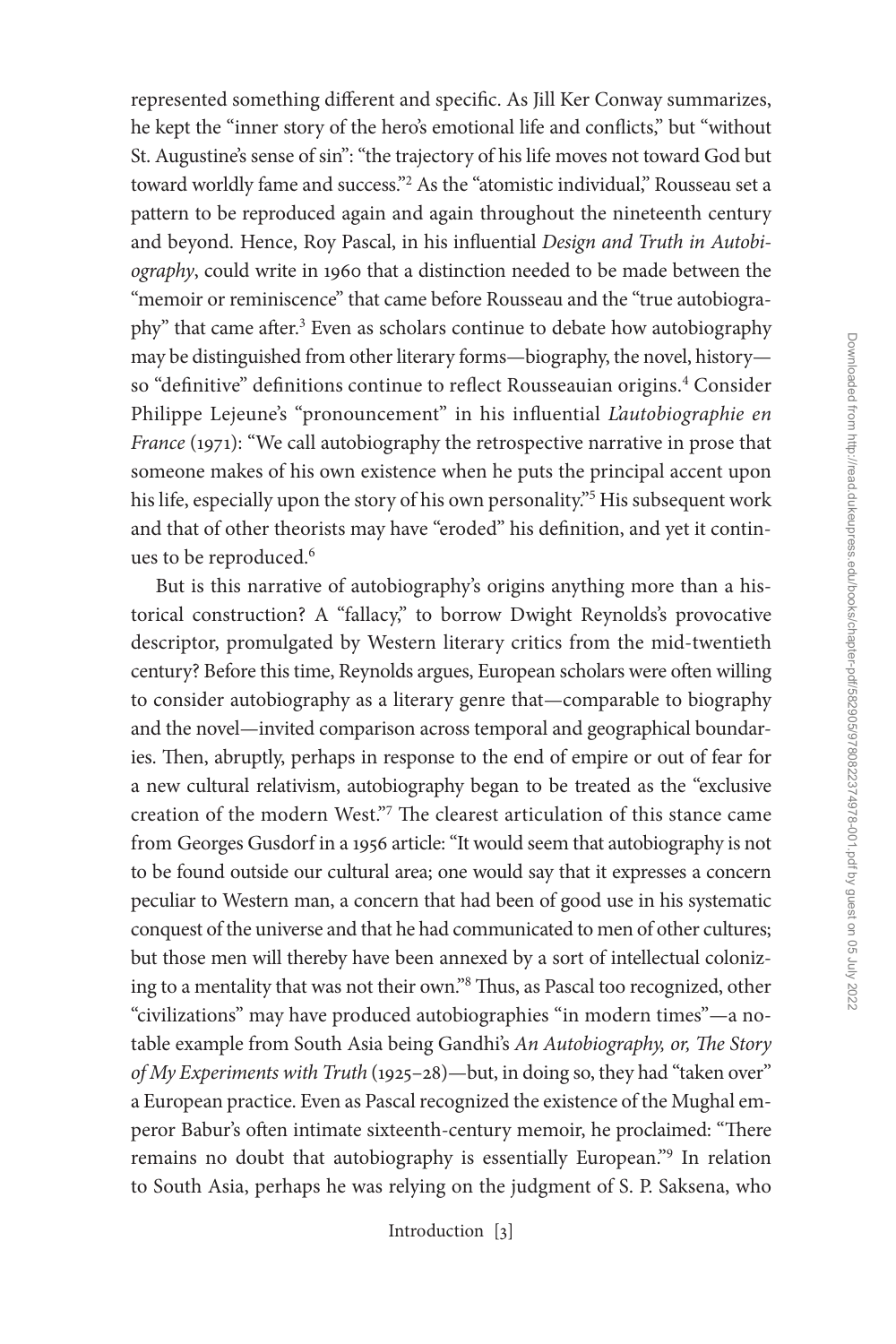had asserted a few years before in his important book *Indian Autobiographies* (1949) that "self-portrayal" was of "recent origin in this country" and "essentially the result of English education.["10](#page-23-0) Even today, modern autobiography con-tinues to be seen in South Asia as a legacy of the colonial period.<sup>[11](#page-23-0)</sup>

These presumptions then, as Reynolds asserts, have continued to underline autobiography studies until far too recently—and perhaps, in some quarters, still continue to do so.<sup>12</sup> The effect is that, where non-Western autobiographies have been addressed, they have often been cast as "exceptions" to the rule—however many of them there may be—and measured against an ideal type seemingly typified by Rousseau. We may consider, as an illustrative example, Marvin Zonis's rather bleak pronouncement on autobiography in the Middle East: "Those works from the region that achieve the 'true potential of the genre' are few in number, limiting the utility of autobiography for illuminating Middle Eastern conceptions of the self."<sup>13</sup> In a South Asian context, Stephen Dale similarly notes of the aforementioned Babur that he "wrote autobiographically but did not produce a fully realized life of the 18th-century type": while he conveys a "vivid and plausible individuality," he is "not often introspective."<sup>14</sup> Inherent to both of these judgments is an assumption that autobiographical revelation measured against the theoretical bar of definitions evolved almost exclusively in a European context—is a means to understanding cultural notions of self. "The almost inevitable result," according to Reynolds, "is that other, particularly non-Western, forms of autobiography are discounted as immature and underdeveloped, as pale shadows of the 'real' or 'true' autobiography known only in the modern West, and therefore as literary productions clearly not born of the same sense of individual identity.["15](#page-24-0) We return to this discussion of individuality and identity in the following section.

What is relevant here is that all these debates have had an important impact on nomenclature. Having read to this point, many readers may question how appropriate it is for this book to use the term *autobiography* in its title when it is so bound up in historical terms with the life narratives of the "atomistic Western male hero.["16](#page-24-0) Indeed, many postmodern and postcolonial theorists have discarded the term on the basis that, as Smith and Watson summarize, "its politics is one of exclusion."[17](#page-24-0) Not only does it fail to recognize the breadth of autobiographical practice around the globe and at different times—something this book aims to do—but, as we have seen, it also privileges a specifically "Western" notion of self, thus marginalizing other cultural forms of self and self-representation.<sup>[18](#page-24-0)</sup> Smith and Watson, in their authoritative reader on "autobiography," consequently favor the terms *life writing* and *life narrative* on the basis that they are more "inclusive of the heterogeneity of self-referential

[4] Anshu Malhotra and Siobhan Lambert-Hurley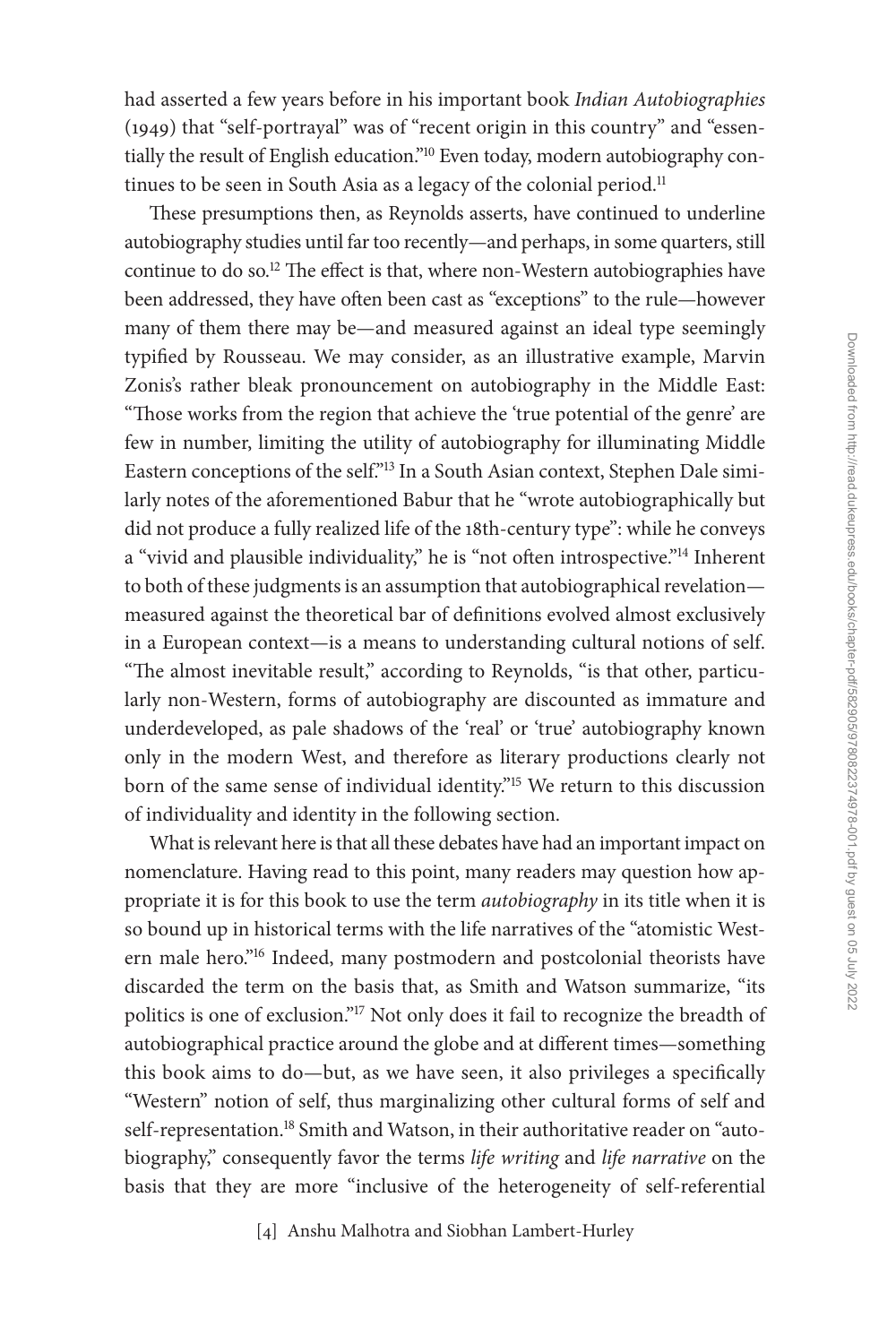practices" and thus offer a means by which "a new, globalized history of the field might be imagined."<sup>19</sup> And yet scholars of South Asia have favored other terms: *life history* or, if concerned that the former would indicate some sort of truth-claim, *life story*. [20](#page-24-0) The limited scholarship in South Asian languages similarly adopts conjunctive terms denoting one's own life writing or story: the Persianized *khud navisht* in Urdu, *atma jiboni* and *atma carita* in Bengali, or *atma katha* in Hindi, and other vernaculars.<sup>[21](#page-24-0)</sup> Autobiography is sometimes used, $22$  but, as Arnold and Blackburn argue in the introduction to their important *Telling Lives in India*, its association with text means that it is understood "to privilege print over orality and to ignore the often fragmentary or allusive nature of many life-historical forms."[23](#page-24-0) For similar reasons, other South Asian scholars, particularly of women's history, have preferred the term *personal narratives* on the basis that it includes not just "the more formal, full-length, structured autobiography," but also diaries, letters, interviews, poems, stories, essays, and other "portraits from memory.["24](#page-24-0)

Contributors to this book also consider a wide range of source materials, and thus the chapters employ and interrogate many of the terms discussed here. Indeed, it is the aim of this book's part I to uncover the ways in which South Asian women have negotiated the autobiographical genre—so manipulated or disrupted the forms that had come to be accepted as standard or even proper by the late nineteenth century. Sylvia Vatuk, to begin, examines how a Muslim woman from Hyderabad, Zakira Begam (1922–2003), negotiated with available reformist models when writing in a family magazine in the early 1950s about her childhood in the 1920s and 1930s. Specifically, Vatuk argues that Zakira Begam used fictional characters in Urdu novels—some of whom she identified as "worthy of emulation" and others whom she "disdained and resolved to avoid imitating"—as a means of articulating the adult self that she wanted to be. Like Zakira Begam, Nazr Sajjad Hyder (1892–1967), the focus of Asiya Alam's chapter, published her life story in serial form in Urdu journals, but in two phases: first as a diary from 1942, and then, after Partition, as a memoir accompanied by letters from 1950. In Alam's words, the narrative thus represents a "kaleidoscope of genres" that is especially distinguished by its recovery of "everyday life." Ritu Menon, on the other hand, examines the autobiographies of well-known Indian novelist Nayantara Sahgal (b. 1927) as a "monument to a buried self" that deviated from accepted social and gender scripts for women in 1950s India. The final chapter in this section, by Shubhra Ray, takes the case of a relatively lesser-known Bengali autobiography, *Janaika Grihabadhur Diary* [The diary of a housewife], initially composed, as the title indicates, in diary form between 1847 and 1873, though published as a whole

Introduction [5]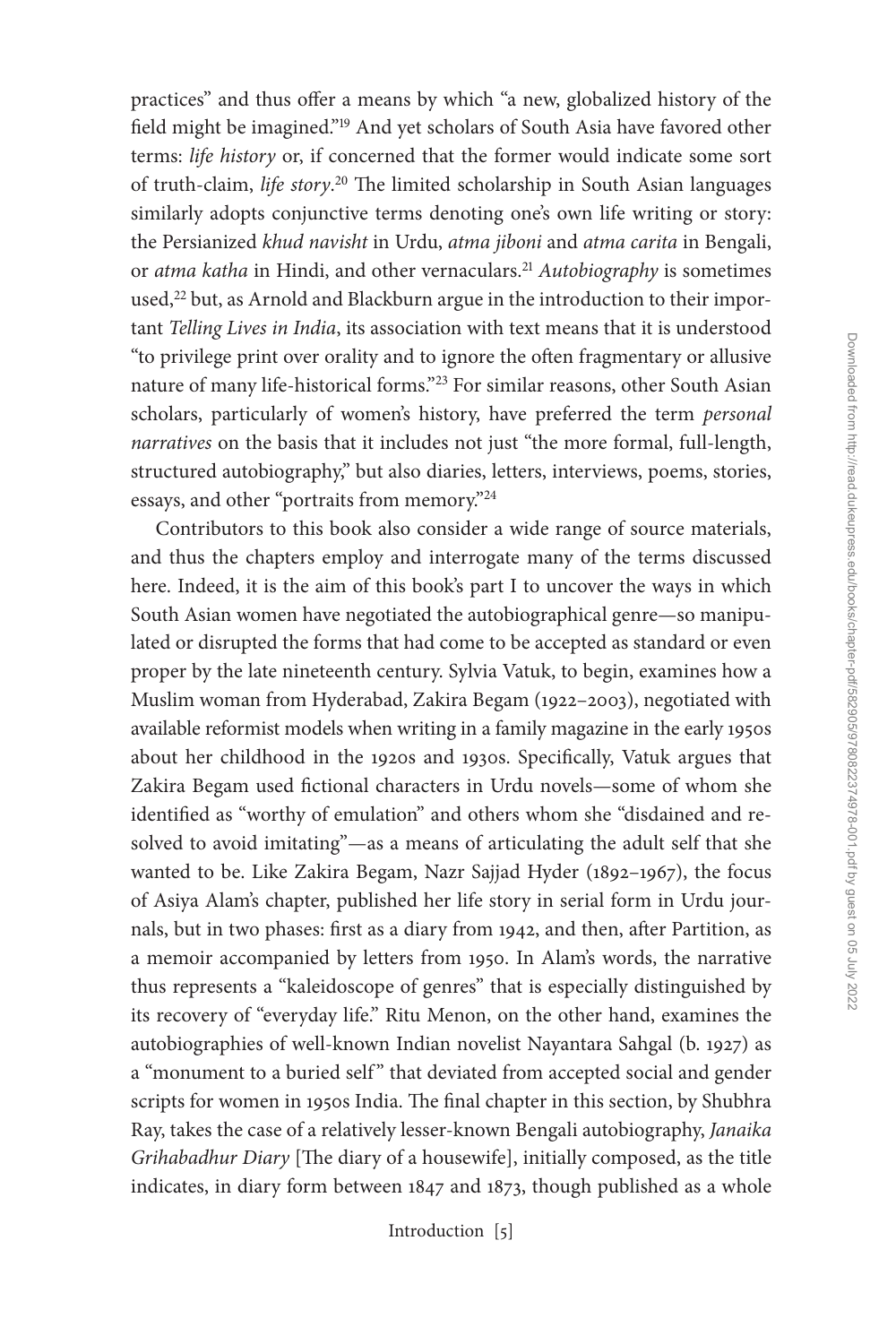only in 1952. Against a background of reformist politics, Ray shows how the author, Kailashbashini Debi (c. 1829–1895), used her diary to express a self that, while aware of cultural constraints, challenged the way in which the "new woman" was being constructed.

Part II of this book also focuses explicitly on the question of form. It does so by examining the different modes employed by South Asian women—whether princesses, prostitutes, or Partition writers—to express a sense of female subjectivity from the Mughal period to the near present. In the first chapter, Uma Chakravarti examines three novels written by Pakistani women on the Partition of the Indian subcontinent in 1947 that she understands to be "deeply autobiographical in sentiment." In particular, she makes the point that the novel form allows the female authors to "speak for a larger feminine self beyond personal experience," thus amalgamating the individual self with history at South Asia's "most intensely violent moment." Shweta Sachdeva Jha's chapter, on the other hand, examines how Maha Laqa Bai "Chanda" (c. 1757–c. 1824), a famous *tawa'if*, or courtesan, at the Hyderabad court, asserted her celebrity through various acts of self-fashioning—from building tanks and mosques to writing Urdu poetry that she then produced and circulated as a collection, or *divan—*which together, she asserts, may be read as "autobiography." Similarly, Afshan Bokhari explores the "dual personas" of the Mughal princess Jahanara Begam (1614–1681) as a daughter of the emperor and a self-proclaimed spiritual authority of the Sufi Qadiriyah order by examining her articulations of self in an autobiographical Sufi treatise, *Risalah-i-Sahibiyah*, and, intriguingly, sacred architecture, specifically mosque design.

The focus of part III is on destabilizing some of the categories that may otherwise be taken for granted when considering delineations of the self, notably religion and even gender itself. But the overlapping nature of this book's three parts is perhaps most evident in that the three chapters located here also reflect very consciously on the question of genre. Anshu Malhotra's essay examines how Piro, a Muslim prostitute in mid-nineteenth-century Punjab, used the poetic form of the *kafi*, a rhyming verse with simple meters, to narrate the "scandal" of her "conversion" to the establishment of a "Sikh" guru Gulabdas, particularly through reference to "fables and parables." Malhotra thus concludes that "emulation, allusion, and allegory" offered means by which individuals in premodern societies could not only order and make sense of their life experiences, but also mold a self. That other narrative forms, like Bhakti devotionalism, could offer a means of self-representation even in the modern period is explored in Siobhan Lambert-Hurley's chapter. Here, the spiritual writings of a nominally Muslim devotee of Krishna, Raihana Tyabji (1901–1975), are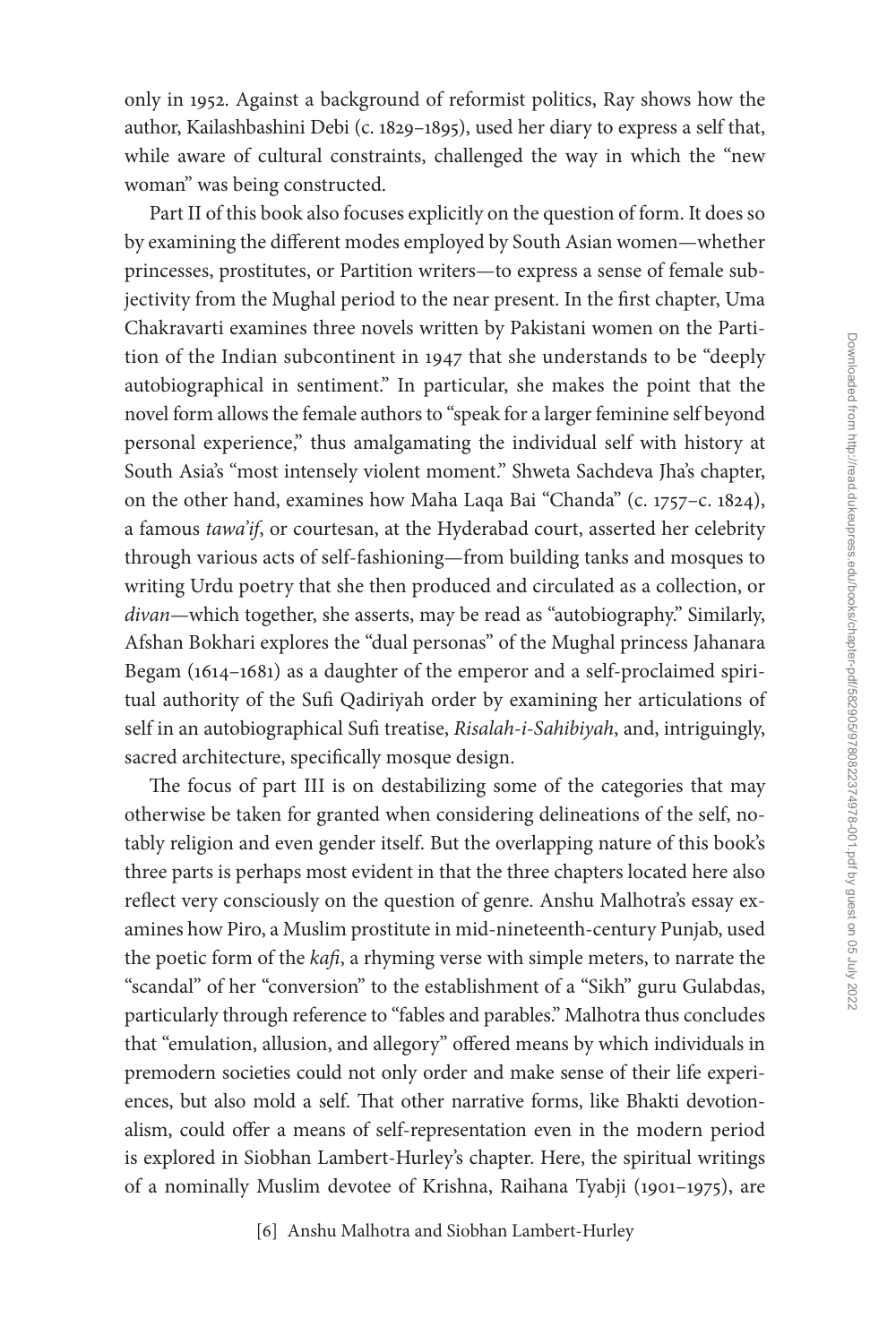explored for their self-representation, Lambert-Hurley ultimately concluding that, in the tradition of Islamic life writing, the "miraculous" narrated should be understood as a "form of autobiography, if only the autobiography of the imagination." The Indian theater autobiographies from late colonial India discussed by Kathryn Hansen are perhaps less controversial in terms of form, but, in narrating the experiences of male actors who performed as women on the stage, they too complicate autobiography's identification with the "male hero." As Hansen concludes, far from being "made mute through subordination," her autobiographical subjects, Jayshankar Sundari (1889–1975) and Fida Husain (1899–2001), spoke in voices that were "often bold, daring, and feisty."

As editors then, we take a conscious decision to reclaim the term *autobiography—*or, perhaps more correctly, its wide-ranging derivative, *autobiographical—*to apply to a diversity of forms, subjects, and expressions from the Mughal period to the regional courts of the eighteenth century, from the high colonial period into Independence. Some may critique this inclusive approach for bringing too much under autobiography's umbrella: for collapsing the differences between genres and thus not drawing a sufficiently clear line between autobiography and its others. But, as Paul de Man asks, is not a major problem with autobiographical theory that it seeks to do just that: "to define and to treat autobiography as if it were a literary genre *among others.*["25](#page-24-0) Any historian in the field will know that autobiography in reality, if not theory, is a hybrid and elastic form that absorbs and intersects with other genres.<sup>[26](#page-24-0)</sup> Hence, de Man concludes that autobiography is best characterized not as "a genre or a mode," but instead as "a figure of reading or of understanding that occurs, to some degree, in all texts."<sup>27</sup> Developing this approach, we reject autobiography's politics of exclusion by which South Asian forms may be judged against a Western ideal by assuming an expanded, if simplified, definition replete with global and temporal resonances. What implications this inclusivity has for our understanding of self-representation, gender, and voice is explored further in the following section.

### *Self-Representation, Gender, and Voice*

. . . . . . . . . . . . .

It is somewhat of an axiom that South Asian societies privilege the social and communal over the individual. Yet what scholars of this region have made clear is that self-representation has been practiced in different ways and for varied purposes throughout South Asian history: from early Pali and Sanskrit narratives of the Buddha through to celebrated autobiographies by Indian nationalists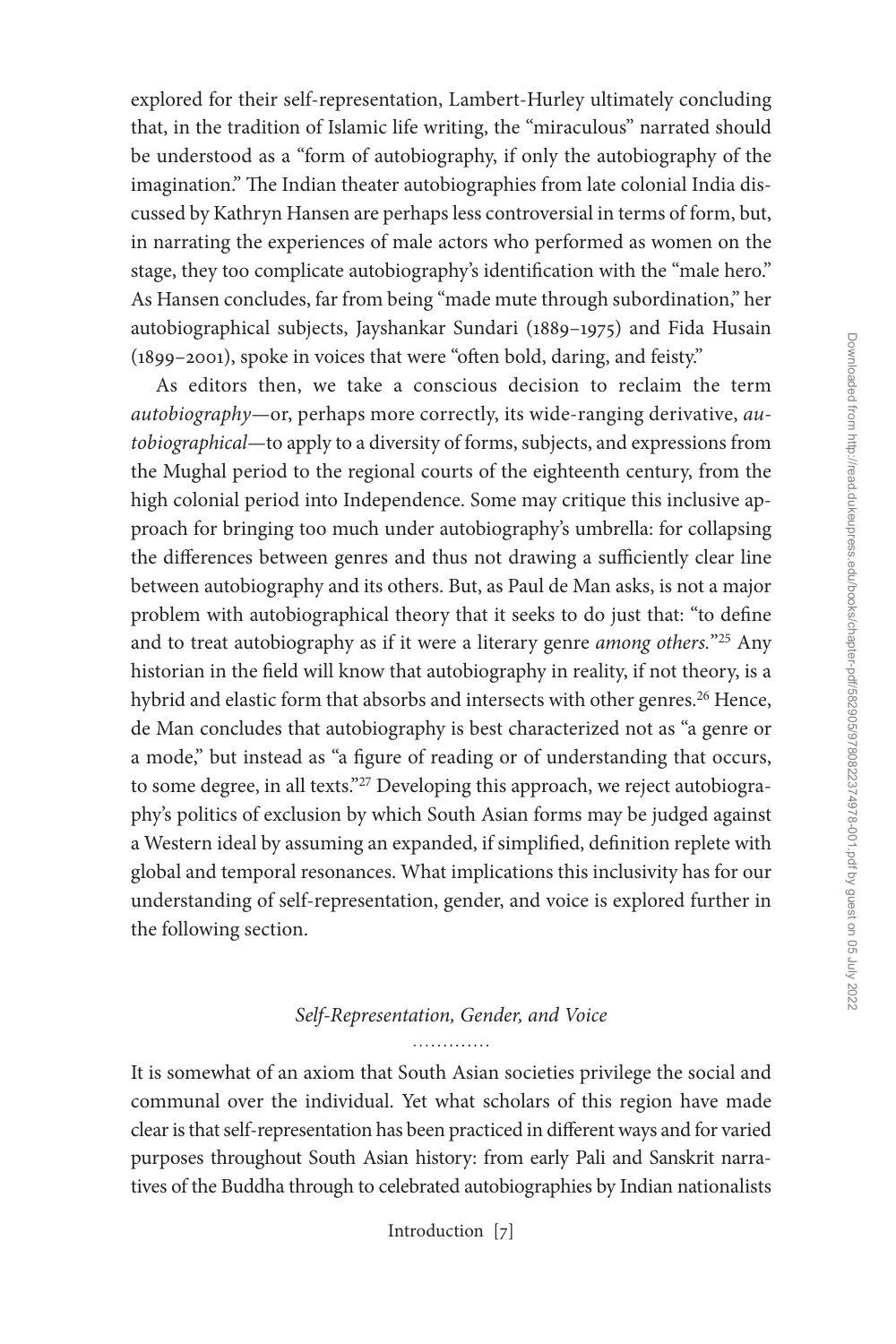and beyond[.28](#page-24-0) In order to construct life histories, historians have employed sometimes disparate and fragmentary sources. A useful example is the piecing together of the mystic poet Kabir's biography/hagiography through the use of "autobiographical" verses available in three different recensions.[29](#page-24-0) Anthropologists, on the other hand, have used oral and folk traditions in order to under-stand the significance of life legends for storytelling.<sup>[30](#page-24-0)</sup> Others, including literary specialists, have examined the specificities of a cultural milieu in an attempt to understand why an autobiographical narrative—like the eighteenth-century Mughal poet Mir Muhammad Taqi's *Zikr-i-Mir* analyzed by C. M. Naim—was constructed in a particular way.[31](#page-24-0) As Naim shows, Mir's self-image, personal agendas, and social expectations all played a part in shaping the tone and content of his autobiography. Life histories can thus offer a means, as Arnold and Blackburn assert, of countering an idea of India essentially made up of "castes, religious communities, and kinship networks": where "a sense of selfhood, of personal identity and agency, is muted and subsumed within large social and cultural domains."[32](#page-25-0)

At the same time a sharp distinction between the self and society needs to be qualified. What seems to define South Asian autobiography right into the twentieth century and perhaps beyond is the active dialogue between the "life of the individual" and the "lives of others"—or, put more simply, the "selfin-society."[33](#page-25-0) It would, however, be wrong to assume that social and cultural norms always act as constraints that stifle individual expression. As Farhat Hasan has demonstrated in his reading of the early seventeenth-century autobiography *Ardhakathanaka* (Half a Tale), of a Srimal Jain merchant Banarsidas, that society was tolerant of and gave space to individual preference, agency, and autonomy. Though Banarsidas often reinforced social norms in reflecting on his life, he still made it a point to record his disagreements and resistances against social and familial values and expectations.<sup>34</sup> Indeed the idea of a "sovereign self," unified and autonomous, is increasingly perceived as a myth in the West where it originated, and where postmodernism and a variety of Black American and feminist critiques have put an end to the idea, instead looking at selves in "relational" terms. Besides the modern state's technologies of power that circumscribe individual lives, there is recognition that cultural norms exert their influence on people.<sup>[35](#page-25-0)</sup> The difference is, as Hansen has argued recently, that in the West the move has been from looking at the self as sovereign to seeing it increasingly in relation to others; whereas in South Asia, instead of seeing the self as "fragmented" with weak individuality, the assertion is that all selves construct themselves in relational terms.<sup>[36](#page-25-0)</sup>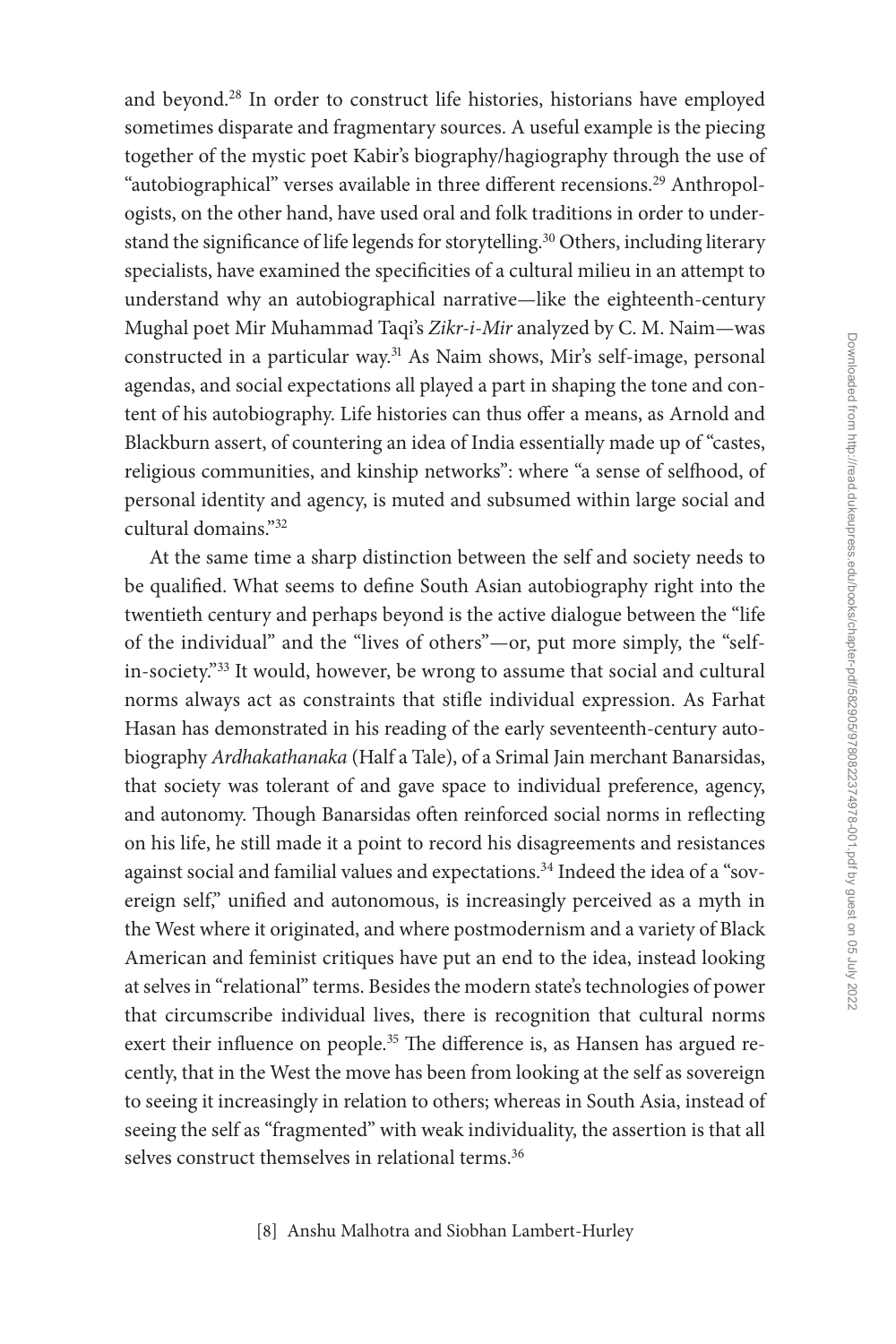What is perhaps curious about this observation is that it is one more often applied to autobiographies written by women, wherever they may come from. Gender specialists have raised their own set of theoretical questions in relation to autobiography—among them, can women even write about their experiences in a genre shaped by misogynistic conventions that "denigrate the feminine"?<sup>37</sup> Others have focused on how women's autobiographies may be distinguished from those of men in terms of structure and content, offering what Smith and Watson summarize as a "difference" theory of women's autobiography.<sup>38</sup> Accordingly, women's autobiographies are said to be more personal than political, focusing on the relationships of the domestic realm, rather than charting the accomplishments of a public life or career. They are also characterized as more fragmentary than linear, rejecting the coherent construction of self that distinguished the Rousseauian model in favor of a more disjointed telling of one's past. Women's narratives, we are told, are characterized by "understatements, avoidance of the first person point of view, rare mention of personal accomplishments and disguised statements of personal power."<sup>39</sup> What this adds up to, as suggested already, is a narrative that is more collective than individual: less about the carefully crafted public self and more about the self-in-society. In seeking to understand why, the suggestion is that women, like minorities and those in colonized societies, have not had the "privilege" of thinking of themselves as individuals in the way that a "white man" has the "luxury of forgetting his skin color and sex.["40](#page-25-0) When women's writing does not follow the given "feminine" script, we also tend to see their self-construction as "masculine"—in other words, the reader's expectations of a text color its reception. Haimabati Sen, in Indrani Sen's reading of her autobiography, casts herself in a "male-type" role, in her detached tone, rational and scientific attitude, and eye for empirical detail, and also presumably because she shares the particulars of her professional life of a medical practitioner.<sup>41</sup>

In this book Vatuk takes up this question to understand the specificities of autobiography when written by women, emphasizing that when women speak, they often do so not only for themselves, but also for women generally, a point further examined below. It may be briefly noted that Sharmila Rege speaks of collective representation of pain and suffering in the context of dalit women's autobiographies, calling them "testimonios," witnesses to a community's oppression (the term *testimonio* emerged in the context of Latin American individuals' narratives of the exploitation of the indigenous communities). Acutely aware that the representation of pain should not become a spectacle, Rege emphasizes the significance of the collective voice as against what she refers to as bourgeois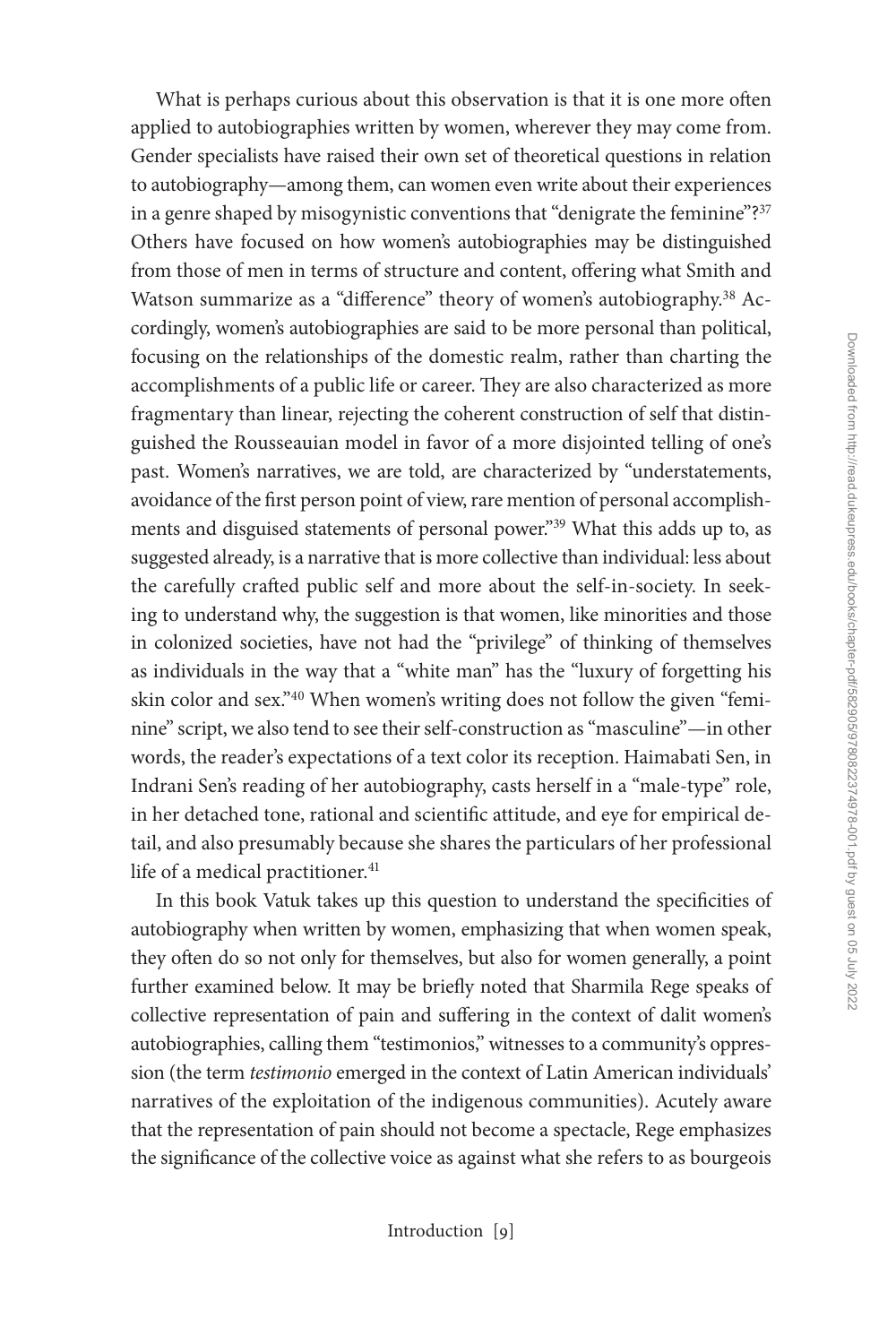individualism, exploring the possibilities of an emancipatory dalit feminism in politics and pedagogical structures.<sup>42</sup> The politics of self-representation is thus, inevitably, about power. Appropriately then, what scholarship on South Asia specifically has shown is the importance of autobiography as a genre to marginalized groups such as women, religious converts, and dalits as a means to "talk back."[43](#page-25-0)

An expression of a collective voice can be discerned in the manner in which biographies can be autobiographical; that is, sometimes an imperceptible fusion or extension of the self and the other can take place in the writing of the auto/biography. The link between biography and history, on the other hand, is a well-established one, for instance in the Islamic world, where biography, as elsewhere, is structured by history. As Judith Tucker has argued about Arab biographers, those individuals were always located within time, and so indi-vidual life served to illuminate its age.<sup>[44](#page-25-0)</sup> In colonial India, as men took to writing "autobiographies," they seldom wrote of their personal, intimate lives. This could be because the idea of a private life was not fully formed,<sup>45</sup> or because a self was not seen worthy to be written about, or because it was considered too egoistical to focus on the self (the trope of self-abnegation apparently not being exclusive to women though they may resort to it more frequently).<sup>46</sup> And so men wrote of their times, perceived to be out of joint. Documenting earlier times in a period of rapid mutations became a motivation to write, discussed by Venkatachalapathy through showing the persistent usage of the trope of "those days/these days," in the redolent Tamil expression *antha kulam*/*intha kulam*. [47](#page-25-0) However, the biographical as a ruse for the autobiographical, or the autobiographical incorporating the biographical, seems more often deployed by women in many parts of the world.<sup>[48](#page-25-0)</sup>

Marilyn Booth, studying biography and gender politics in a modernizing Egypt of the late nineteenth century, comments on the manner in which women used and changed the exemplary biography tradition of the Islamic world. Speaking particularly of the "obituary biography," she shows how women inserted the autobiographical in its composition, and so the authorial "I" represented both an individual and a collective identity.<sup>49</sup> As Booth put it, a text cannot be read in isolation from its "pre-texts" and "con-texts," pointing to what may prompt and promote women's autobiographical initiative. A similar point is made by Vijaya Ramaswamy in her reading of the multiple narratives of Neelambakai Ammaiyar's life, a woman deeply involved in the promotion of Tamil language in the early twentieth-century Madras. It is in Ammaiyar's biographical sketches of women—white feminists as well as those from the Tamil society—that Ramaswamy finds a distinctly autobiographical "sub-text.["50](#page-26-0)

[10] Anshu Malhotra and Siobhan Lambert-Hurley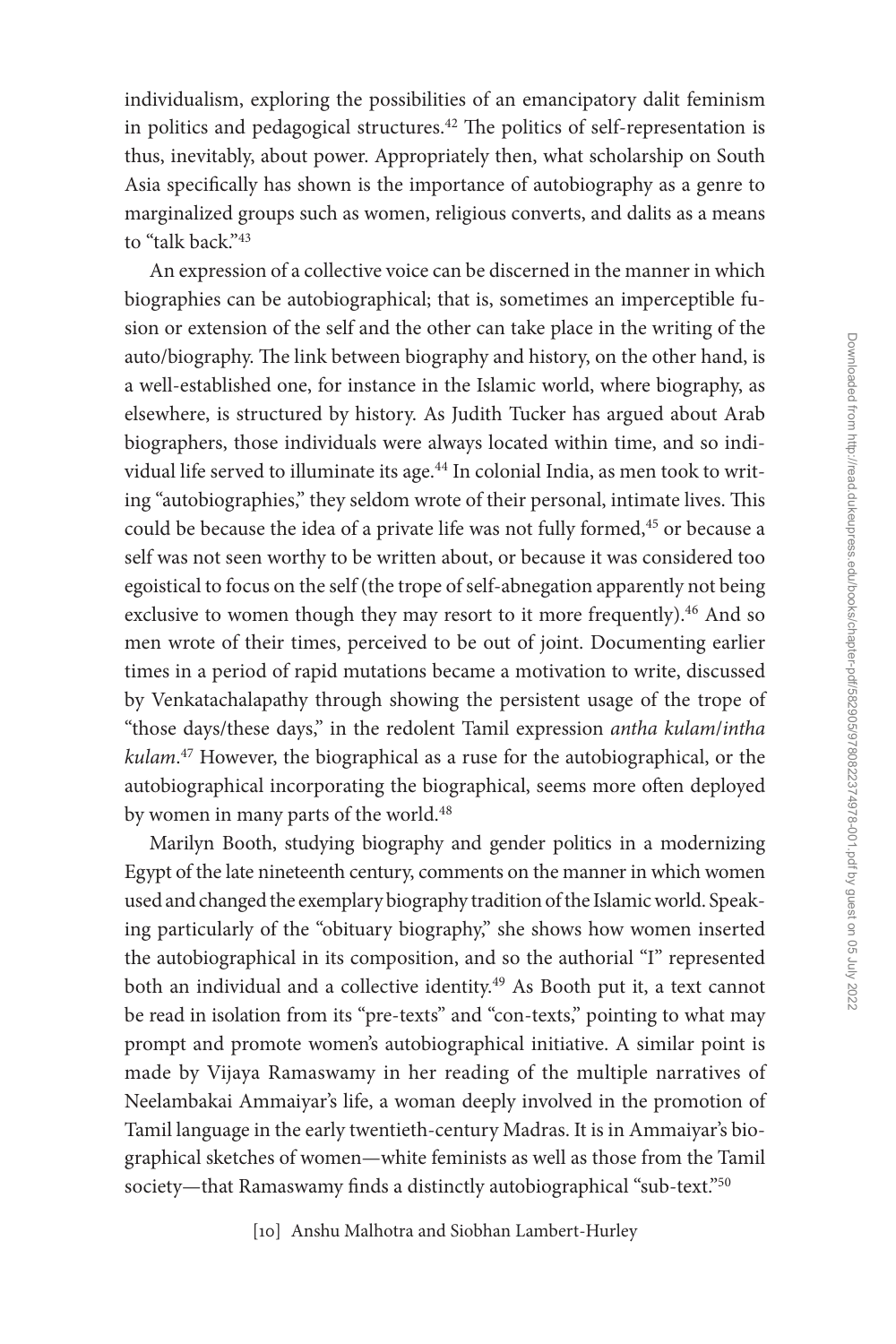In a subtle mixing of genres, Bharati Ray has recently written an auto/biography of five generations of women in her family, starting from her maternal great-grandmother, continuing through her grandmother and mother, to her, and mentioning her daughters[.51](#page-26-0) Ray, self-consciously feminist in her endeavor, both follows certain norms, for instance in omitting intimate details of the women's lives, including her own, and breaks new ground. The latter is visible in the pride she displays in her extraordinary achievements in public and professional life. One can even argue that the first three generations act as a foil to brighten her illustrious career, their biographies laying the ground for her autobiography. Mythily Sivaraman's effort to piece together the life of her maternal grandmother, Subbalakshmi, also grew out of her own feminist stirrings.<sup>[52](#page-26-0)</sup> Constructing the fragile life of Subbalakshmi (she appears so both in her projected persona, and in the scanty and tenuous contents of her archive, "the blue tin trunk") was possible through careful preservation of its contents by her daughter and Mythily's mother, Pankajam.<sup>53</sup> The collective and determined enterprise to write Subbalakshmi's story is obvious. Chakravarti, in this book, as noted earlier, uses three Pakistani women's novels on the Partition of India to elaborate on the multiple conjunctions in the lives of the women of the Indian subcontinent. Chakravarti not only shows how the novels were autobiographical but also weaves into her essay her own autobiographical interest in histories of violence and their impact on women's everyday lives. From her essay one can in fact surmise that the novelists' voice was the cathartic release of the congealed emotions of a generation or more of women affected by that tragedy.

But, to return to the question of autobiographical voice, can South Asian women actually "talk back"? Can they even speak? Gayatri Spivak famously asserted that the South Asian woman, so completely strangled by patriarchal modes of thought and discussion, had no real voice.<sup>54</sup> Certainly it has proved difficult for scholars to get at women's voices in light of the premium placed in South Asian culture on keeping women away from public gaze. These challenges have encouraged some anthropologists to undertake the project of deciphering women's songs, poetry, and folktales, while others have employed ethnographic methods to extract life stories in oral form[.55](#page-26-0) Historians, on the other hand, have remained more focused on text, seeking to uncover written autobiographical narratives—a body of materials that is necessarily restricted by literacy and education, but still is perhaps not as limited as was once thought.[56](#page-26-0) Hence, as probably indicated already, it is an underlying assumption of this collection that the challenges involved in recovering women's voice should not indicate a lack of voice. On the contrary, if women had the temerity to negotiate with their own cultures in order to speak, so do we have

Introduction [11]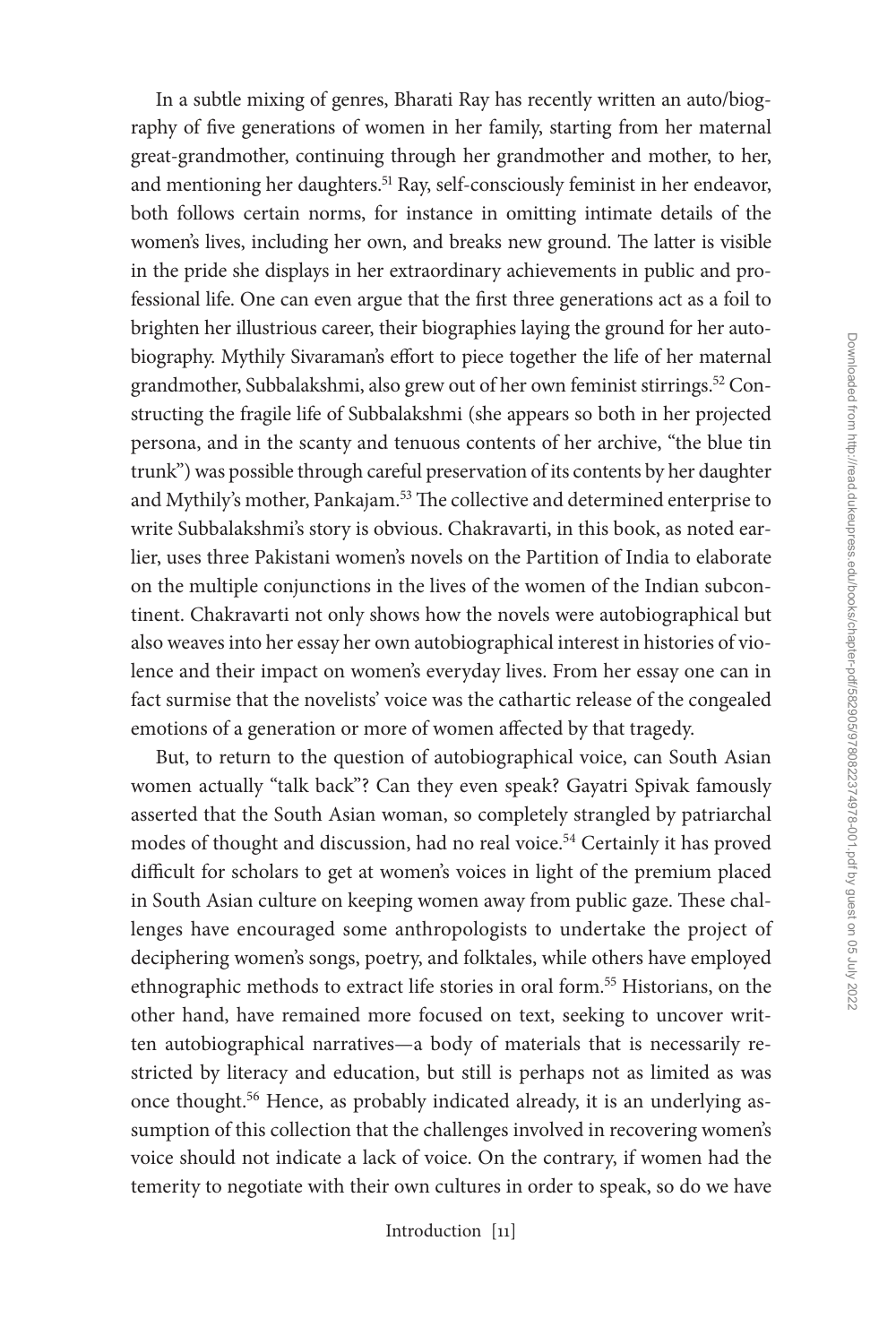a duty, as scholars, to uncover and understand the cultural context in which their speech was created. As the essays in this collection demonstrate, women's voices and thus their self-representation may be convoluted, elusive, paradoxical, and metaphorical—or, to borrow the lovely word applied by Booth to Egyptian women's autobiographical writings, "diaphanous["57](#page-26-0)—*but they are still there*. South Asian women have always found ways, as we assert with our title, of speaking of the self.

A question remains, though, of the self of which they speak: is it necessarily a gendered self? Did the authors discussed here think of themselves as "women writers" at all? The last question is especially pertinent being that the authors discussed in Hansen's chapter are not, in fact, biologically women at all, even though they were known by female personas. In this context, we may question our role as editors in grouping these texts together: are we simply perpetuating the assumptions of nineteenth-century observers who categorized such writings as "women's texts"? Clearly there is not one answer here: some of the authors discussed in this collection thought of themselves consciously as women writing, while others were more aware of other roles and identities. And, whatever their intention in writing, the audiences by which they were read may have interpreted them as something different, particularly within the context of reformist and nationalist agendas. Nevertheless, we would assert that, even where these authors were not necessarily *writing* as women, they were—with the partial exception of Hansen's actors—still *living* as women, and thus the constraints of life within a specifically South Asian patriarchal society put constraints on their ways of writing as well, even if these choices were not conscious. Hence, in the end, we come to the conclusion that the authors discussed in this collection do fit together in that they all speak of a gendered self that is definably South Asian. The use of *gender*, rather than *women*, in the book's title is thus purposeful in that it reflects these underlying assumptions, while also acting as a strategy against the marginalization of women's history within the academy.

Still, it is fundamental to feminist writing to grant women agency, even as they may employ tropes of modesty in their autobiographical writings that deny their own importance or autonomy. In writing about autobiographies constructed within the long tradition of Islamic life stories, Barbara Metcalf makes the point that authors employ a "convention of passivity" according to which nothing that happens to them—including the very act of writing itself—is attributable to their own initiative.[58](#page-26-0) A parallel may be drawn here with many of the writings discussed in this collection in that they too are, to quote Vatuk's analysis, "particularly deferential and apologetic"—and thus perhaps even definably

[12] Anshu Malhotra and Siobhan Lambert-Hurley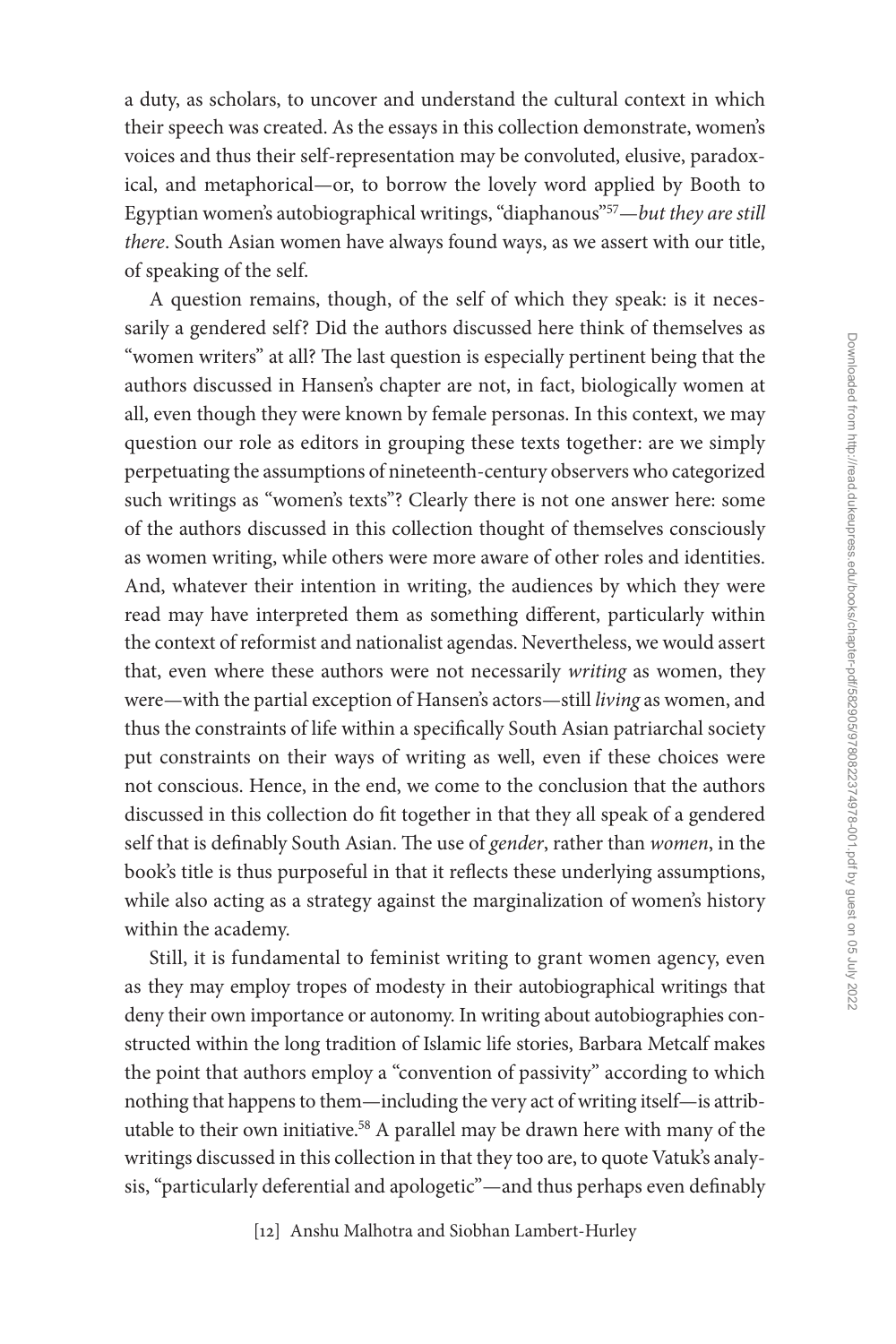"feminine" within their cultural context, though deference could be, as noted, formulaic and conventional. But, as in Metcalf 's case, modesty should not be confused with a lack of agency, nor self-effacement with a lack of self. Rather, Smith and Watson make the point that it is the very way in which people operate *within* constraints—changing existing narratives or "writing back" to scripted cultural stories—that can suggest "a strategy for *gaining agency*."[59](#page-26-0) Hence, Margot Badran goes so far as to claim that, for the Egyptian nationalist and feminist Huda Shaarawi (1879–1947), the very act of writing a memoir—of revealing her "private life, family life, inner feelings and thoughts" in a society in which these matters were "sacrosanct"—was a "feminist act.["60](#page-26-0) Similarly, Farzaneh Milani interprets the "literary misfit" of women's autobiographical writing in Iran as the "ultimate form of unveiling"—and thus, in Smith and Watson's understanding, the very definition of agency in that it is disruptive to "existing social and political formations."[61](#page-26-0) Thus we wish to understand agency as more than resistance to patriarchal formations. While employing strategies and tactics to maneuver patriarchies is significant, it is also important to recognize how choices are made within the constraints placed on individual lives by cultures they are situated in. Women's agency therefore is polysemic, and we have to uncover ways of locating and focusing on it.<sup>62</sup> One of the ways in which agency can be grasped is to understand the heterogeneity of the self; that is, one can be a different person at separate times, underlining the salience of a performing self, a concept we explore in the next section.

## *Gender, Performance, and Memory*

Within the folktale tradition in India, scholars have drawn attention to a genre they refer to as "women's tales," insofar as women are its primary raconteurs and characters[.63](#page-27-0) Categorizing these stories as those that revolve around the "innocent persecuted heroine," Stuart Blackburn sees them as narrating life histories where the template of the denouement is about truth telling—when the suffering heroine is finally restored to her rightful place in family/society[.64](#page-27-0) This occurs mostly when amnesia dissolves and memory returns. Such tales have a wide currency and are popular all over India.<sup>65</sup> Although not autobiographical, being cultural stories of generic characters, they throw up questions that are central to some of the issues about life writing that are discussed in this section. These relate to questions of memory—remembering, forgetting, and misremembering; and of the voice of the marginalized, mostly women of disparate classes and statuses—how do those who do not normally have a

Introduction [13]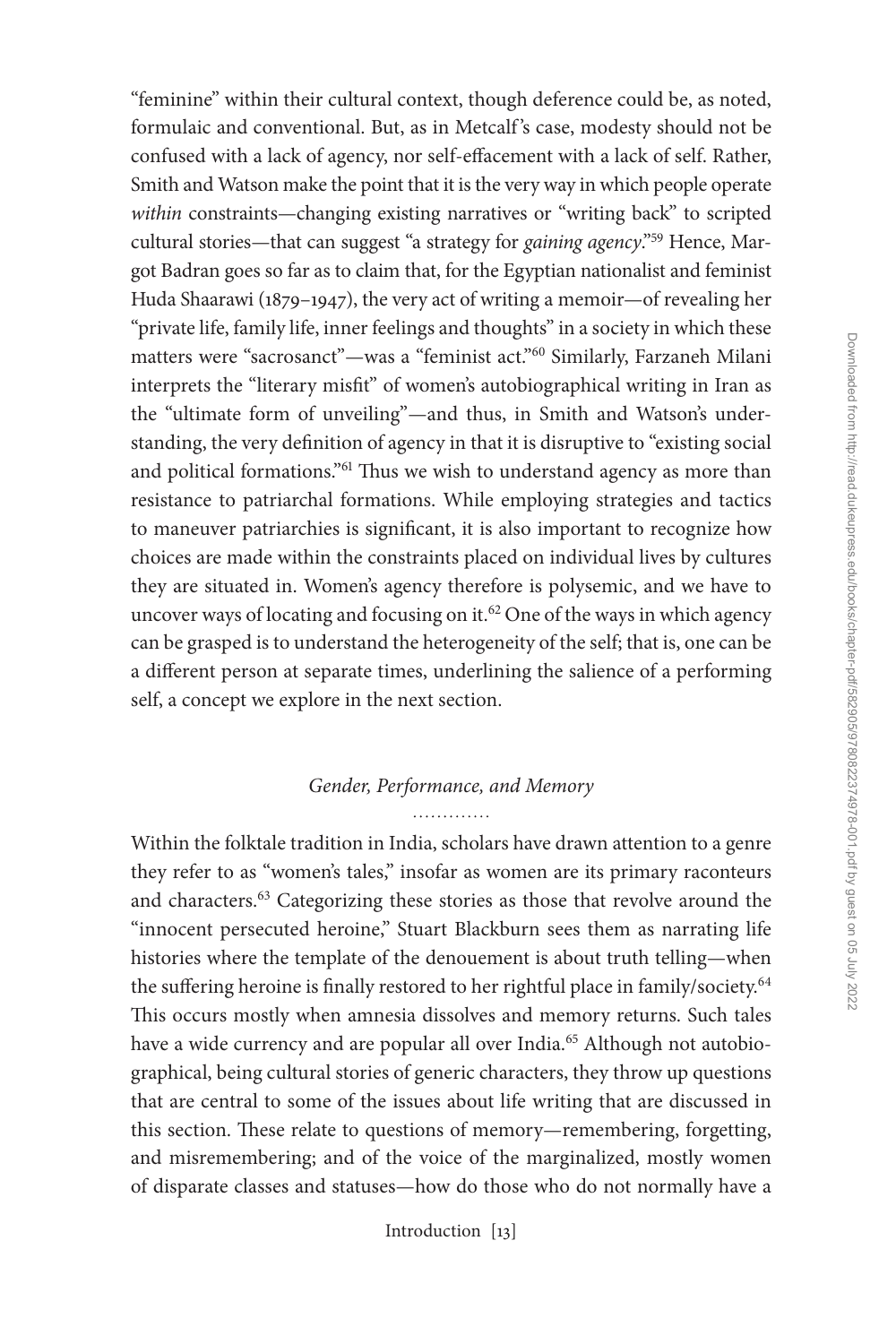voice in society speak? Do they follow coded patterns of self-revelation, as in women's tales above, or do they invent selves in new and unexpected ways? Also noteworthy is that storytelling (autobiographical narration included) is performative, requiring a performer and an audience, every fresh rendition of a tale, whether "on stage or page" different from any already performed or yet to be performed.<sup>[66](#page-27-0)</sup>

The term *performance* is used in this introduction for the various semantic and conceptual openings it makes for us. Though not relating to the actual performances of life narratives in theater, it is to the metaphorical and figurative aspects of life writing—that can be no less theatrical—that we refer.<sup>67</sup> The autobiographical "text" is never a transparent rendering of a life, nor is it a straightforward documentation of it. Deeply implicated in the politics of remembering and what is to be remembered, memory and what is to be memorialized, the autobiographical is intrinsically interpretive and performative. The subjectivity that the life writer wishes to create in the narration of a life is performative, both in the process of selection employed to create the text, and in the audience for whom it is practiced, which may include the self. The distancing between the self as a subject and an object—in Paul de Man's words that between the author "of" the text and the author "in" the text, a necessary aspect of the autobiographical practice—allows the self to be gazed at as in a drama[.68](#page-27-0) De Man speaks of prosopopeia as the trope of autobiography, drawing attention to the author's simultaneous presence and absence in the text.<sup>69</sup> As Sidonie Smith writes, "Whatever that occasion or that audience, the autobiographical speaker becomes the performative subject."[70](#page-27-0) In other words, self-referential materials are produced to relate "a" story about the self, not "the" story: a degree of design and its particular articulation is inherent in the genre. Naim's reading of Mir's autobiography, referred to above, uncovers intentionality as an aspect of autobiographical writing. Mir wished to present himself as a person of Saiyyad lineage and hoped to elevate his father to the level of a Sufi master.<sup>71</sup> Hansen's masterly analysis of four Parsi theater actors and playwrights, two of the actors discussed in this book, shows their investment in creating particular selfrepresentations. Jayshankar Sundari's feminine stage persona and his desire to present himself as a modern bourgeois subject seeking ideal heteronormative companionate marriage especially stands out, even as he attempts to smoothe the conflict over his ambivalent gendered self and sexuality.<sup>72</sup>

The autobiographical narrative may be invested in perpetuating a specific image or a particular understanding of the self, among other rhetorical uses of such practice, for consumption among intimates or a larger public. The intersubjectivity of such a narration—the relation between the narrator and

[14] Anshu Malhotra and Siobhan Lambert-Hurley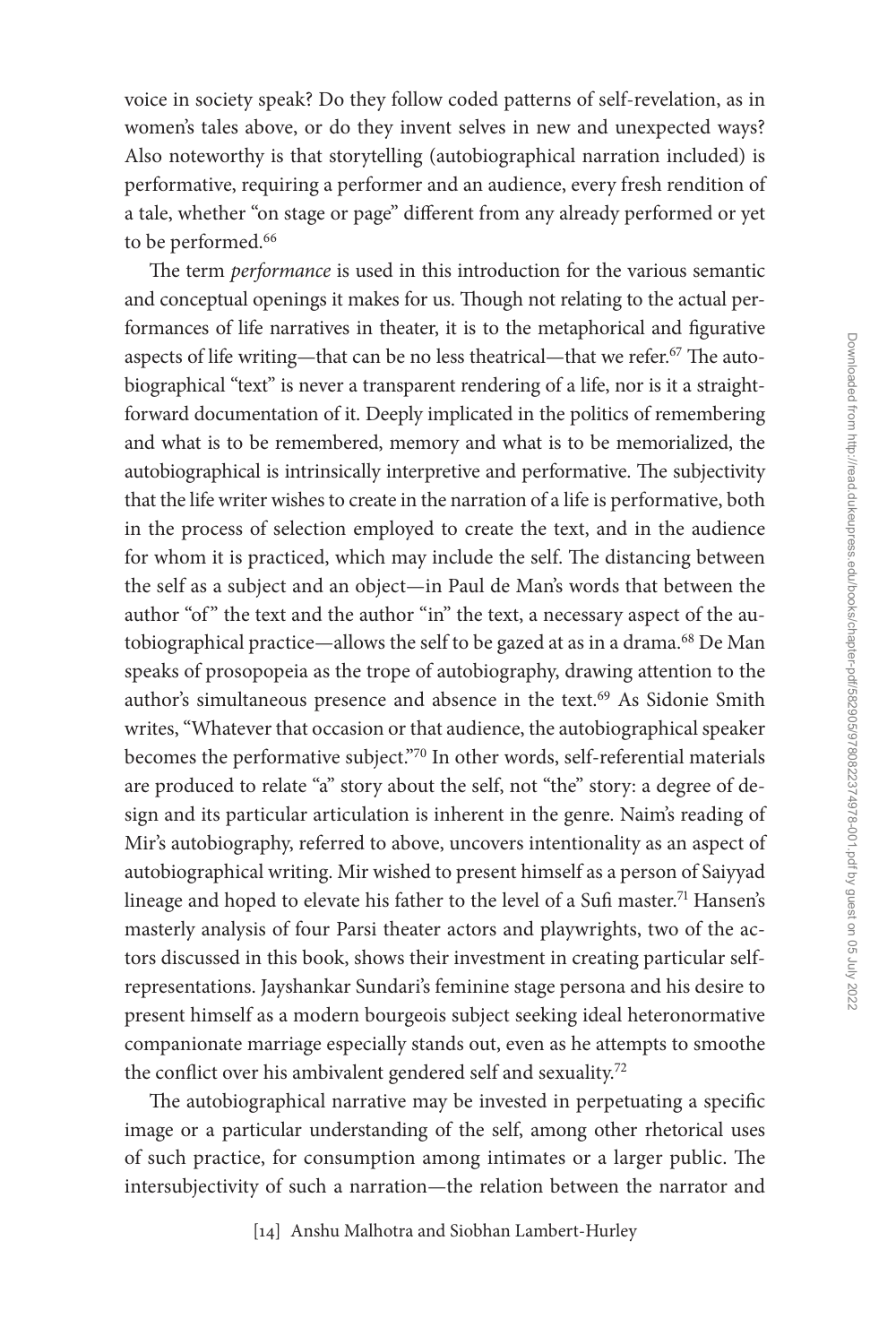the assumed audience—accounts for the assumption of a specific subjectivity, in a particular context, at a given time. If autobiographical practice is not transparent—akin to a mirror that refracts rather than reflects—then the issue of its reception becomes salient. Not only may the narrator imagine a specific audience when authoring an autobiographical tale; the putative audience is likely to impact and shape the telling itself—its manner, tone, or form. Sensitive issues related to the impact of self-revelation on the self and others are tied up with this question.[73](#page-27-0) Vatuk, in her reading of the memoir of Zakira Begam written in the 1950s, stresses this author-audience interaction. The memoir she reads began its life as a girls' journal circulated within the immediate family circle, her *khandan*, pushing its author to adopt certain specific modes of self-presentation, among them self-deprecation, as noted earlier.<sup>74</sup> However, despite this conventional modesty suitable to her gender, Zakira did go on to write at length about herself, acting out the painful memories of her upbringing whose onerous burden she wished her family to be acquainted with. Thus in two ways—in her deferential tone and in her recall of a wronged childhood—the family audience influenced her writing. At another level, Zakira's later commentary on her text to the researcher, a parallel retelling, allowed her to perform her life all over again, but for a different audience, and perhaps to different effect.

We may underscore this point about the performativity of the autobiographical oeuvre implicated in perpetuating specific agendas, particularly through the essays on the premodern period in this book. As noted, Bokhari, in writing of the unmarried Mughal princess Jahanara, uses both her Sufi treatise and her munificent architectural patronage to show how the princess produced her "dual persona." She was simultaneously an imperial patron and a pious Sufi. In stretching the given norms of class and gender behavior within the Timurid imperial codes, Jahanara endeavored, as she performed, to give expression to herself and identity. Her stage was the Mughal imperium, where she set out to "light the lamp" of her piety, evocatively described by Bokhari. Sachdeva Jha also reads the multiple "autobiographical acts" of the courtesan Maha Laqa Bai Chanda—as a patron, a poet, and a builder—to show how she (re)invented herself. As a sophisticated performer of poetic *mujra* as of selfhood, Chanda insinuated herself in the power politics of the rich courtly world of Hyderabad in the late eighteenth and early nineteenth centuries. Sachdeva Jha uses deconstruction theory to make the important point that the autobiographical utterance resides in the act of reading/interpreting, including various self-representational acts. Similarly, Malhotra in her essay on the Muslim prostitute Piro, who went to live in a Sikh guru's establishment, enunciates the justificatory rhetoric of a self-fashioned saga. This autobiographical fragment

Introduction [15]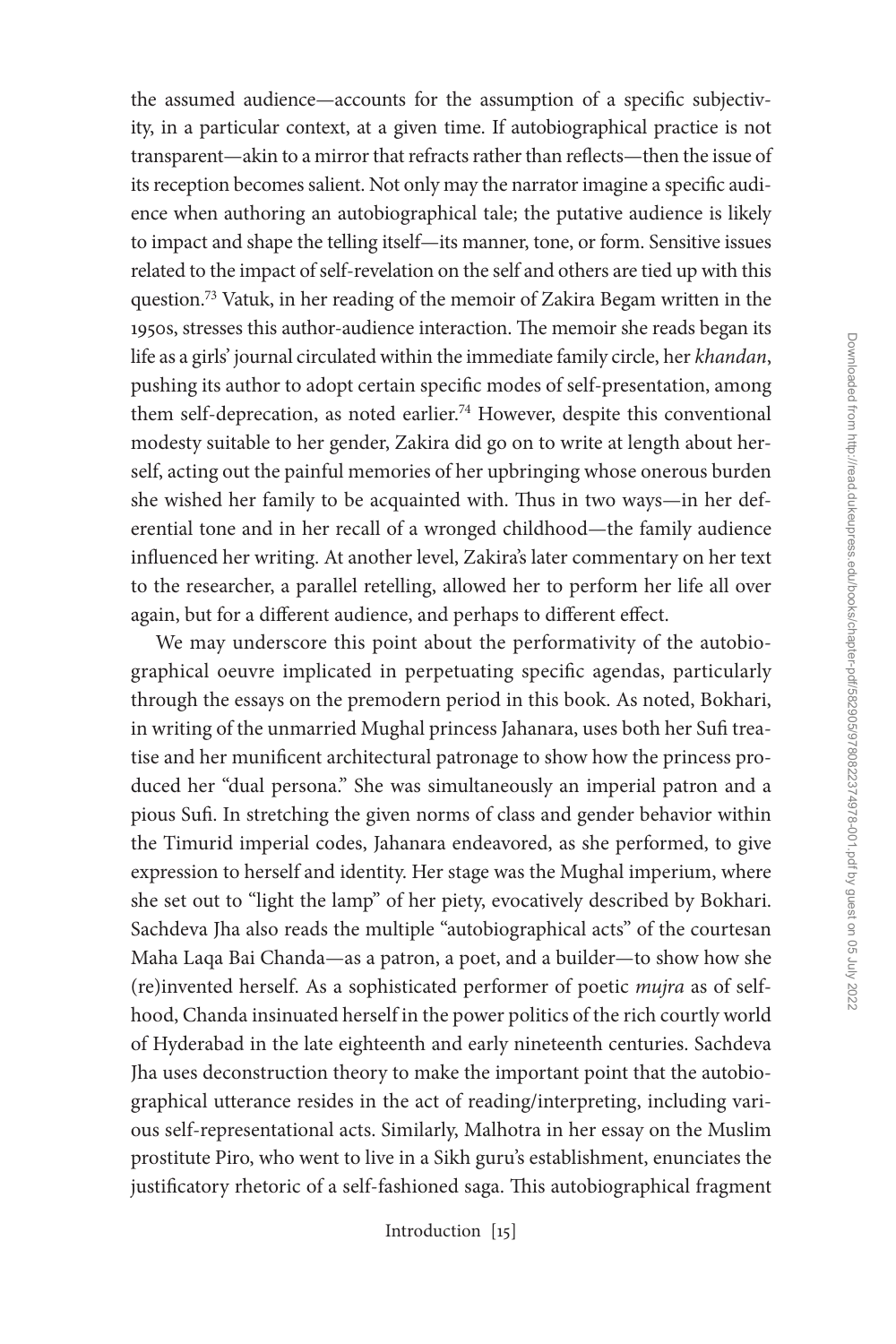was what may be called a "conversion narrative," where events move toward "the" transformative moment, and most things of note are referenced to its valence. In this narrative Piro gave no clue to the motive for her unusual step but used its theatrical mode to perform piety, loyalty, and allegiance to her new sect and its guru, even as she manoeuvred for acceptability within it.

Self-referential narratives, however, are not performative only in terms of the conscious or unconscious messages or images they carry. All autobiographical practice is based on memory, inherently selective and interpretive, and therefore performative in what/how it congeals or enacts, conceals, and reveals. Moreover, cultural codes often determine who remembers and what is remembered. Peter Burke has written of the "schema" that is frequently present in the organization of community and individual memories.[75](#page-27-0) Indeed, even dreams people dream may be choreographed to cultural demands and expectations[,76](#page-27-0) or form an important aspect of people's lives, pushing them in given directions.<sup>77</sup> The making of cultural heroes or villains, the saintly, the godly, and the demonic, are embedded within this complex matrix of remembrances and memory. David Shulman, for instance, speaks of the dominance of the astrological or predictive forms of writing heroic tales in India, the unfolding of the saga as one already foretold, in a culture that believed that heroes are born for godly purposes and follow life patterns laid out for them.<sup>78</sup> Similarly one may draw attention to the genealogical and bardic tradition of remembering in India, the genealogists, bards, and astrologers crucial to the task of remembering and performing their feats of memory or prediction on public platforms.[79](#page-27-0)

The mythic as a model of remembering and organizing memories—both communal and individual—is particularly potent in South Asia. We may model our lives on values passed through characters of mythologies, and so reenact them, or we may mythologize people we revere. Sometimes we may live double lives, an exterior ordinary self, forming a carapace that shields an interior magical or a moral one. The topos of an exterior/interior duality was a common one in Indian Bhakti and Sufi literatures. Externals, including bodily comportment and rituals, were seen as unnecessary worldly accoutrements, while one may find God in the inner recesses of a being—in the heart/liver (*ur*, *hridya*, *man, jigar*) continuum.<sup>80</sup> This interiority must be seen as different from the Western post-Enlightenment psychological development of bourgeois subjec-tivity, which stressed inner character development.<sup>[81](#page-28-0)</sup> However, in the case of Raihana Tyabji studied here by Lambert-Hurley, the inner world may have been constructed in both senses: as an interior pure/ethical self, and one where a person inhabited her private world. Raihana, a Sulaymani Bohra Muslim, in her mystical *The Heart of a Gopi*, portrayed her innermost being as that of

[16] Anshu Malhotra and Siobhan Lambert-Hurley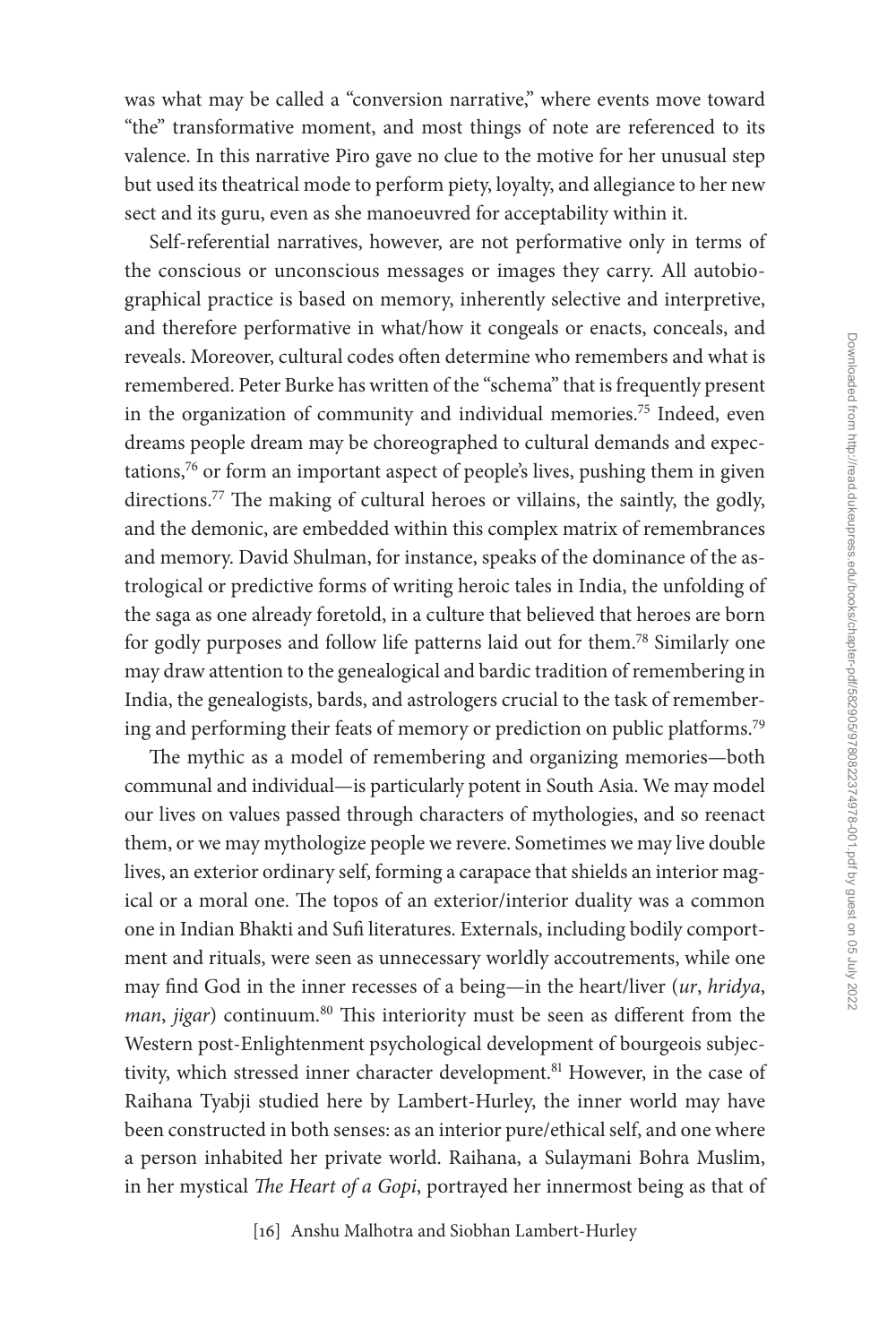a "gopi" Sharmila. While outwardly living the life of a Muslim and a staunch Gandhian, it was in the mold of the Vaishnava Krishna Bhakti model of a gopi's erotic love of Krishna that Raihana fashioned herself. In other words, in her "inner" life she performed a role that Indian culture was familiar with. The more difficult question to answer in Raihana's case is whether she affected this character because her cultural memory gave her a model to follow or because expressing her emotions and sexuality in these terms made it more acceptable?

On the other hand, Fida Husain, a stalwart of the Parsi theater, who throughout his career staged lives of Hindu gods and saints, seemed to blur the boundaries between his performative self and his constructed yogic one. Can one speculate that the purity demanded of him to perform saintly characters, particularly the fifteenth-century Gujarati saint Narsi Mehta, translated into Husain cleansing his somatic being? Hansen draws attention to his ambiguity about his Muslim background, as she does to his strict "oral and anal" regimentation, an ingredient of his disciplined self-construction. In her essay Malhotra too shows the willful impersonation of the abducted Sita by the Muslim Piro, making her guru assume the role of Rama rescuing her from her Muslim (demonic) captors. In these narratives of religious crossovers and performed personas, mythological memory becomes the central node around which a self is fabricated.

Another way of seeing these above-discussed case studies relates to the Indic tradition that emphasizes right remembering as essential to be fully integrated with oneself. A. K. Ramanujan indicates the significance of the remembrancer in many Indian literatures, a trigger for the flow of memory, as the ring in the famous tale of Shakuntala. He also makes the point that amnesia and misremembering in this cosmos lead to alienation from the self and its intimates.<sup>82</sup> Although Ramanujan does not discuss the issue of a specific memory as the "right" one, or the only possible one of an event, it is important to underscore that the autobiographic impulse is often imbricated in ensuring the "right" projection of the self, the issue of image discussed above. To put it another way, the image one may be performing is the one that at some level we may feel most integrated with or we may feel is an integral part of who we are. This may well have been the case with Raihana, Husain, and Piro. Such an understanding leaves open the possibility of multiple identities/selves we carry and nurture, shattering the idea of a unified, coherent self. However, at the same time it creates the space to underscore that we may strongly relate to a certain aspect of ourselves at a given time.

Memory, as the use of oral sources has alerted historians, is notoriously unstable, sometimes telescoping time, and at others coagulating events in a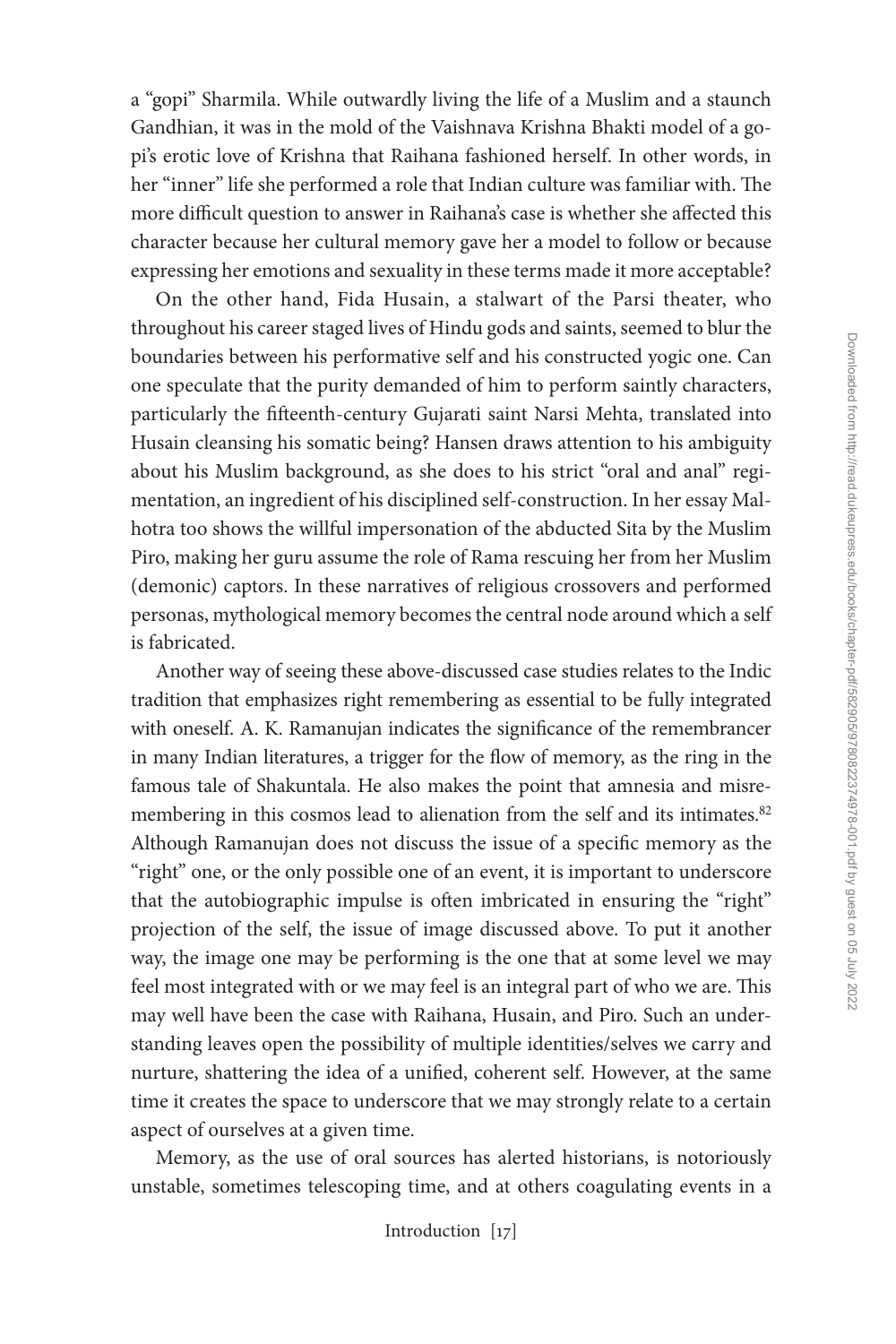given format.<sup>83</sup> Personal narratives have to be read with this caveat. The acts of remembrance that create autobiographical narratives are selective, as noted above, and also variable over time. Asiya Alam's chapter in this book brings out this shifting, whimsical quality of memory and remembrance through showing the different narrations of her life by Nazr Sajjad Hyder over a substantial period of her life. Alam discusses her diary (*roz namcha*) that appeared in a serialized format in the journal *Tahzib-e Niswan*; her serialized account of past days (*ayyam-i-guzashta*) in the journal *Ismat*; her letters that accompanied many of her *Ismat* entries; and finally her daughter Qurratulain Hyder's collection of her mother's autobiographical narrations in a book (*Guzashta Barson ki Baraf*), heavily edited and prefaced with her own literary and contemporary feminist concerns. The mutable nature of Nazr's articulation, as Alam shows, was impelled by her changing circumstances and experiences, both personal and political. Her later accounts that commemorated familial life were her personal way of countering the fissures of Partition and its discontinuities. Beside Alam's, some other essays in this book are also sensitive to the variable and multiple versions of an individual story. Scholars have commented on the role of editors and other mediators who help reproduce earlier autobiographical texts (a number of women's nineteenth-century texts in India were made available to the public in the twentieth century through such intervention) and that they have their own reasons to do so. $84$  It is like the use of oral sources by scholars, these sources become available necessarily mediated through them. The dialogic quality of such narratives needs to be recognized, not the erasure of the mediator, or a search for a (false) "authenticity" of a text, as Alessandro Portelli has underscored by insisting on seeing the "hybridized" and "mongrelized" quality of such discourses.<sup>85</sup> That memory is socially produced, both individual and collective, needs to be understood, even as we focus on individual life in that of a community.[86](#page-28-0)

# *Inner Lives and Performative Selves*

The modern notion of our "inner" psychological individual selves, of who we "really" are, also becomes important as we move into more contemporary times. This develops in tandem with the older idea of character building and introspection, of utilizing difficulties and obstacles in life to "learn lessons" in order to strengthen our inner beings. In the West this latter idea is as old as Augustine's *Confessions*, when his stealing of pears from a neighbor's orchard made him

[18] Anshu Malhotra and Siobhan Lambert-Hurley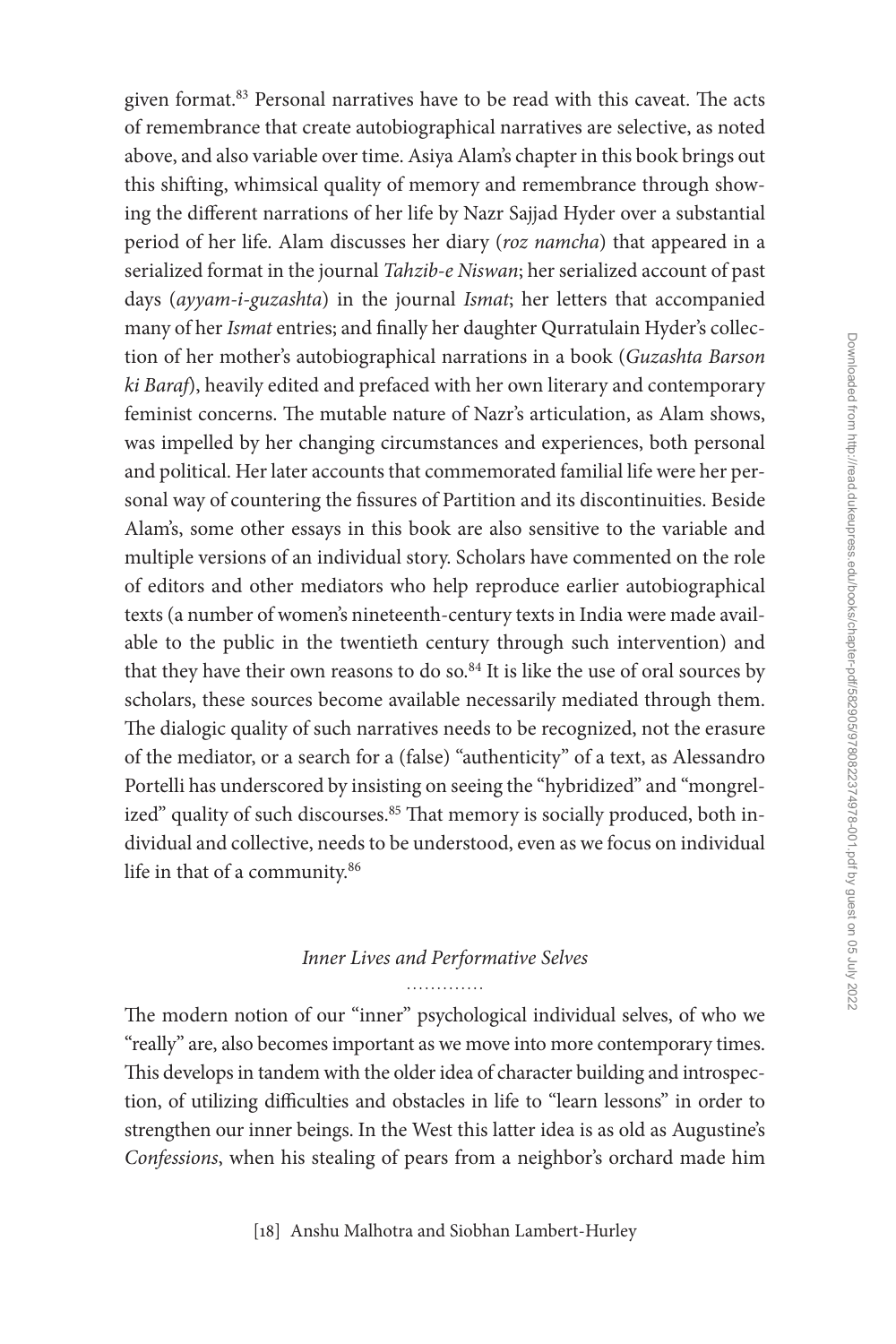learn a lesson for life.<sup>87</sup> In the early modern period it was Montaigne's retreat to his *arriereboutique*, "the back room of his mind," where he led his readers, that the invention of our psychological beings might be pegged, though its full re-alization perhaps occurred two centuries or more later, especially with Freud.<sup>[88](#page-28-0)</sup> Interestingly, the early modern in Europe was a period marked by a struggle between being "sincere," attributed to Reformation's insistence on confronting one's God, and "prudence," according to the performative and dissimulating needs of courtly life captured in Baldassare Castiglione's *The Courtier*. [89](#page-28-0) However, the conflict between sincerity and artifice, that is, between the revelation of the "inner-most" self and particular projections of the self, lies at the heart of the autobiographical practice and reception everywhere.

In the Indian context, colonialism and its disciplining of Indian habits, be they related to time or customs, may be compared to dissimulation for those Indians who necessarily entered the public sphere. This was the polluting world of interacting with the colonial state, the world of *chakri*, to atone for which many urban Bengalis trooped to the simple, and presumably cleansing, discourses of the guru Ramakrishna.<sup>90</sup> Did such daily transactions and transgressions—the double life of an inner and outer world—make a sense of the self more keen? It certainly led to a feeling of being witness to a unique phase of history, as noted earlier.<sup>91</sup> Participation in the national movement and the accompanying imprisonment at the hands of the colonial power afforded many Indian men, including Gandhi and Nehru, with the opportunity for self-reflection, as it did for building steely characters.<sup>92</sup>

What can be said about the inner selves of the modernizing Indian women? Partha Chatterjee sees change between the first woman autobiographer of Bengal, Rassundari Debi (1809–1900), who assigned Providence an important role in her acquiring the magical ability to read, and Prasannamayi Debi  $(1857-1939)$ , who came to distinguish between an "inner" and an "outer" world.<sup>93</sup> Whereas Chatterjee speaks of the inner/outer distinction in the context of the patriarchal nationalist program that sought sovereignty over the former domain by taming women, the analogy may be stretched to include the inner life of an individual subject as an autonomous self. Chatterjee's analysis, which indicates a seamless "resolution" of "women's question" as one left the cogitations of the early and mid-nineteenth century behind, has been critiqued by feminist historians, who have stressed the conflict in the domestic domain, emphasizing the impossibility of resolution therein.<sup>94</sup> They have nevertheless shown the obsessive focus on issues of the everyday, domesticity, and making women the bearers of customs and rituals. It is in this locus of the domestic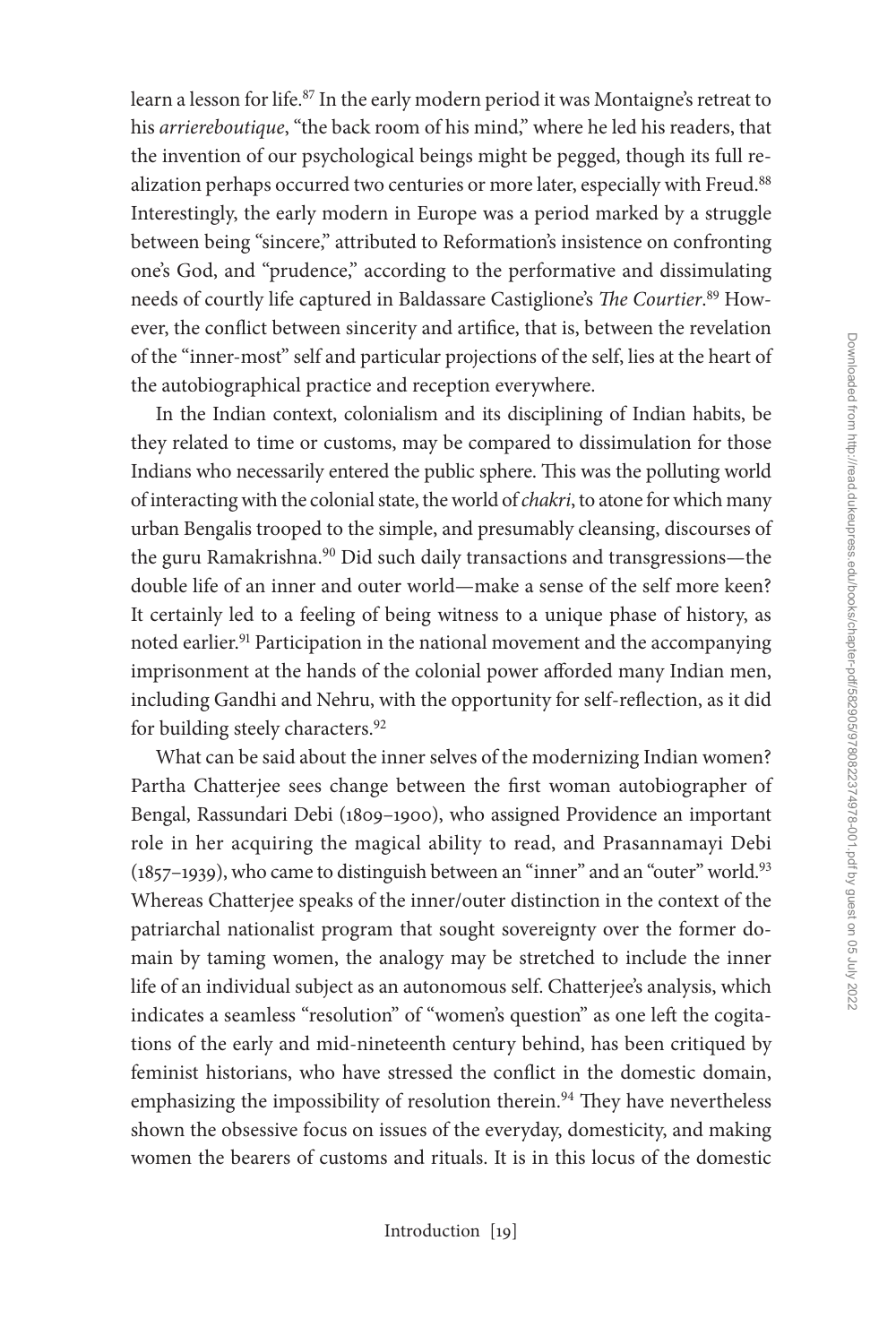as a conflicted zone, and in the contradictory demands that a modernizing patriarchy made of women, that one may find women's nascent voice articulating a self.

The moot question however remains whether women, adjusting lives to roles men laid out for them, claimed a relatively sovereign inner self. Did they too have a core self that was noncolonized by men? This question is likely to yield varying answers as embattled women juggled a known way of life with often persistent efforts of their husbands to transform them into their mold of modernity, or even when they became willing helpmates in this transformation. For some women the existence of their older devotional worlds, as that of Vaishnava Bhakti for Rassundari, left aspects of their lives where neither the colonial state nor their own men could intrude.<sup>95</sup> Tanika Sarkar, for example, points out the fleeting appearance of Rassundari's husband in her autobiography. For others, the knowledge of being colonized by their men, or that their ability to think for themselves was considered a rebellion—a "treason against men"—as with Kashibai Kanitkar, does indicate interior spaces all their own.[96](#page-29-0) But few had the resources or the capability to make their rebellious lives true to their inner calling, and when they did, its consequences were perilous and isolating, as with Pandita Ramabai.<sup>97</sup> However, in Shubhra Ray's reading of the diary of Kailashbashini Debi, Kailashbashini emerges as someone inherently aware of herself being special. For Ray, Kailashbashini's diary does not fit into Chatterjee's reading of women who learned to adhere to the rituals of domesticity of the Bengali inner world. It was also not amenable to being read as a memoir that merely captured the changing social world of the *bhadralok*, the sociological interest in Bengali customs and rituals of the later editors of these writings. In her pleasure of the extraordinary, of travel, of being cared for by her husband, Kailashbashini displayed her sense of the self, at a time when the norms of what such a memoir was expected to be were still not worked out.

Ritu Menon, the biographer of Nayantara Sahgal—a niece of Nehru and the daughter of Vijaylakshmi Pandit—reads two of her autobiographical works to reflect on this conflict between the inner and the projected self. In many ways Sahgal's first autobiographical work, *Prison and Chocolate Cake* (1954), may be compared to the kinds of memoirs men wrote—their lives a reference point from where to observe momentous changes taking place around them, particularly relating to colonialism and nationalism.<sup>98</sup> Sahgal too, in this work offered a "ringside" view of history, recollecting her connections to the foremost families of modern India. However, in her second autobiographical work, *From Fear Set Free* (1962), Menon sees the conflict between her inner

[20] Anshu Malhotra and Siobhan Lambert-Hurley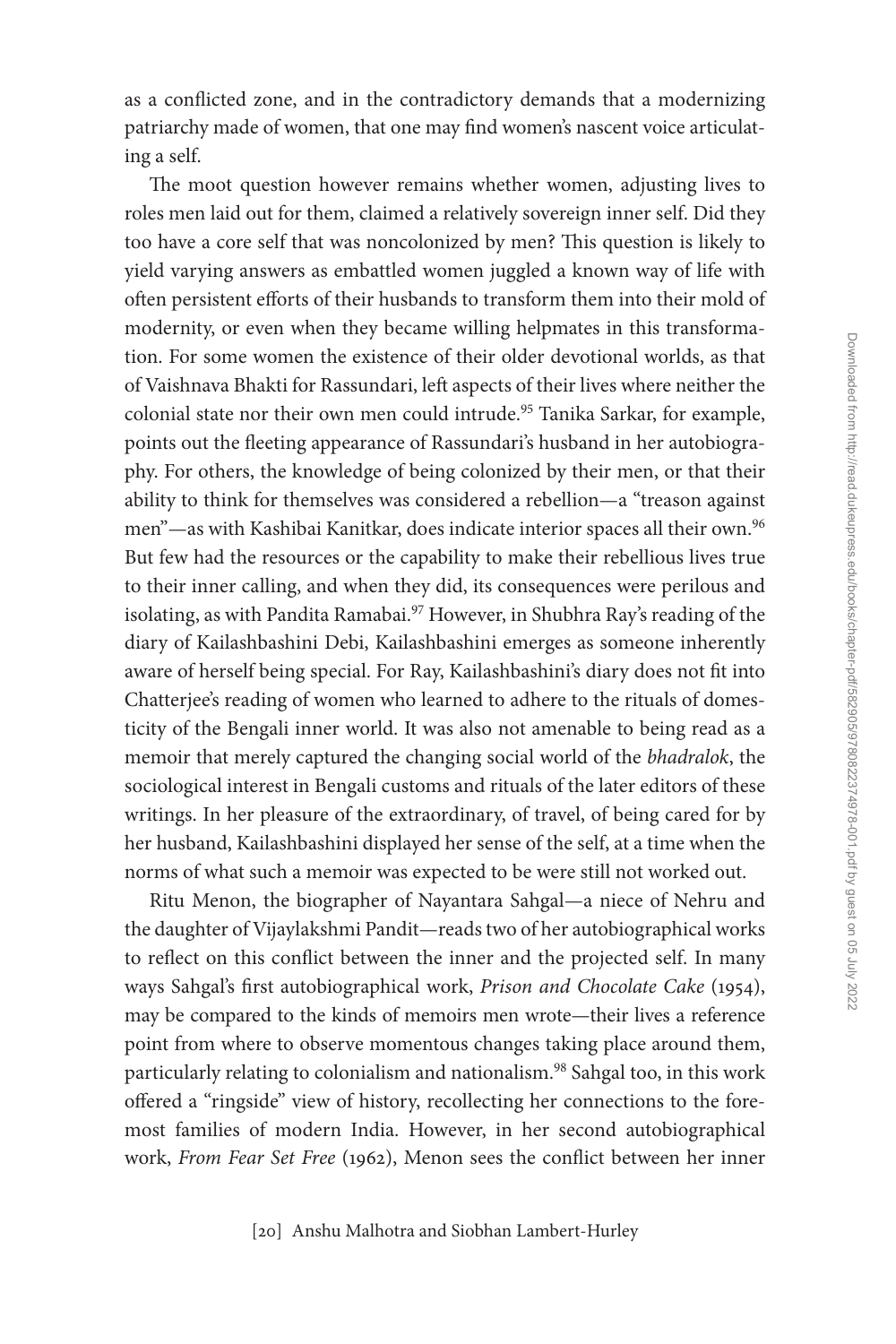self, straining to emerge, and the outward "women's script" of marriage and domesticity, suppressing the claims of the inner being. In Sahgal's inability to integrate the inner with the external, Menon sees Sahgal's "polite exercise" in writing "a monument to a buried self." We are undoubtedly at a postmodern moment of splintered and multiple selves, assigned and performing different roles. However, the ray of optimism for Menon comes from the fact that Sahgal persisted in writing, fiction and nonfiction, doggedly refusing to bury the burgeoning self.

The issue of performativity is significant also from the point of view of studying the "ego documents" of those who literally perform for a livelihood/ in a profession. The question of how to decipher what they perform in their various narratives, however, is more complex. In her essay, referred to earlier, Hansen centrally broaches the issue of gender impersonation when speaking of Sundari's and Husain's autobiographies, both of whom enacted women characters at certain times in their careers. Judith Butler's concept of "gender performativity," in the sense in which a subject is decided *by* gender, and not by a willful taking *on* of gender, points to the regulatory regimes that produce normative, heterosexual behavior.<sup>99</sup> The destabilizing of given gender norms in staged masquerades illuminates the power of *verfremdungseffekt*—"making the familiar strange so that we can understand it as neither natural, nor inevitable, and therefore something that can be challenged and changed.["100](#page-29-0) For us what Butler's discussion on reiterative regulatory regimes does is to focus on the issue of how the marginalized may rupture the coherence of their culturally defined roles. Here we wish to reiterate how through autobiographical practice the marginalized assume "center stage," overwriting the normative codes of behavior. The term *overwriting* is developed to emphasize the act of destabilizing the normative, and reinscribing social rules. Literally actors, what Husain, but especially Sundari, did by staging parodies of gendered identities was to undermine the definitiveness of such identities, "denaturalizing" the ostensible natural, "the always and the already.["101](#page-29-0) In the role model that Sundari became for women, and in the passion that some men nurtured for "her," Sundari allowed for the changeableness of our apparently enduring selves. The act of performing could thus transcend the limits of the proscenium, opening varied potentialities of the self. Smith, while discussing Butler and the manner in which agency may be garnered, notes that for Butler, the performance of a unified, coherent self is bound to be a failure because the "autobiographical subject is amnesiac, incoherent, heterogeneous, interactive."<sup>102</sup> In the ruptures between who we are, and what we are expected to be, lies the potential for grasping an agential self.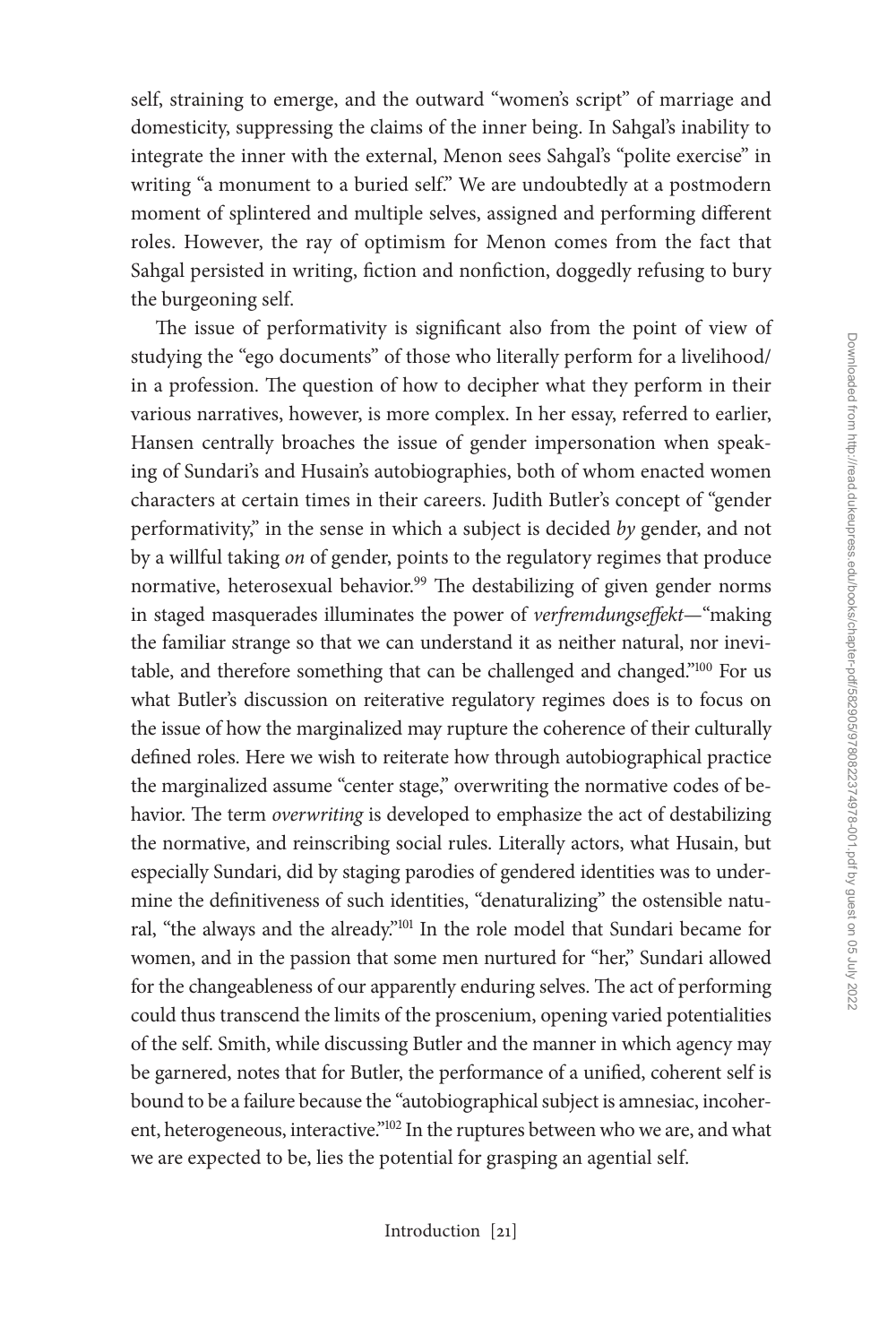The theatrical metaphor of "staging" identities remains salient when considering some other performers. We wish to underline that those in performing professions are liable to be more sensitive than others to the multiplicities of identities within us, thus more successful in fabricating selves that undermine given norms while configuring new roles. Many of our autobiographers in this book were linked to performing professions. Maha Laqa Bai as discussed by Sachdeva Jha, or Piro of Malhotra's essay were courtesans. Lambert-Hurley shows Raihana as an adept singer, performing and recording her songs. Princess Jahanara, Bokhari's muse, was indubitably used to performing on an imperial stage. At a general level what these various performers had was the skill to articulate their personas. This skill may or may not have nullified the marginality of their specific circumstances. However, what it did give them was the ability to reimagine and re-present themselves in varied ways. Their extraordinary situation—liminality in social intercourse with the skilled ability for vocalizing selves—made them inimitable performers of their own identities.

One last issue needs to be taken up when we speak of the performing self/ selves. How do we relate the autobiographical to truth claims? Multitudinous selves and the contingent nature of performances, bound to questions of space and temporality, undoubtedly dilute the relationship between the two. Philippe Lejeune in his "autobiographical pact" speaks about the contract between the author and the reader, "a contract of identity sealed by a proper name," an assurance, in other words, that a person exists in history.<sup>103</sup> But is that enough to render the autobiographical "truthful"? The relationship between fiction and the autobiographical nonfiction is notoriously unsteady, and the demand of authenticity cannot be met by autobiographical practice steeped in performativity. Both the scholars and the practitioners of the autobiography and the memoir are conscious of the thin line separating fiction from an autobiographical work. While Milani, the scholar of Iranian women's autobiographies, insists on a fundamental distinction between the two—no other genre of literature claims this correspondence between the writing and the writer, she notes—she nonetheless concedes that the self at the center of all autobiographical narratives is a fictive structure. "Self-representation is an extension of fantasy rather than a platform of Truth," she writes.<sup>104</sup> Paul de Man, on the other hand, argues that the distinction between autobiography and fiction is "undecidable," looking at the autobiographical discourse as one conflicted between mortality and restoration, giving a face and "defacement."<sup>[105](#page-29-0)</sup>

Are we then to negate any association of "truth" and the autobiographical? Conway, while introducing black slave narratives, notes that many were produced under fictitious names and with the help, and sometimes tweaking, of

[22] Anshu Malhotra and Siobhan Lambert-Hurley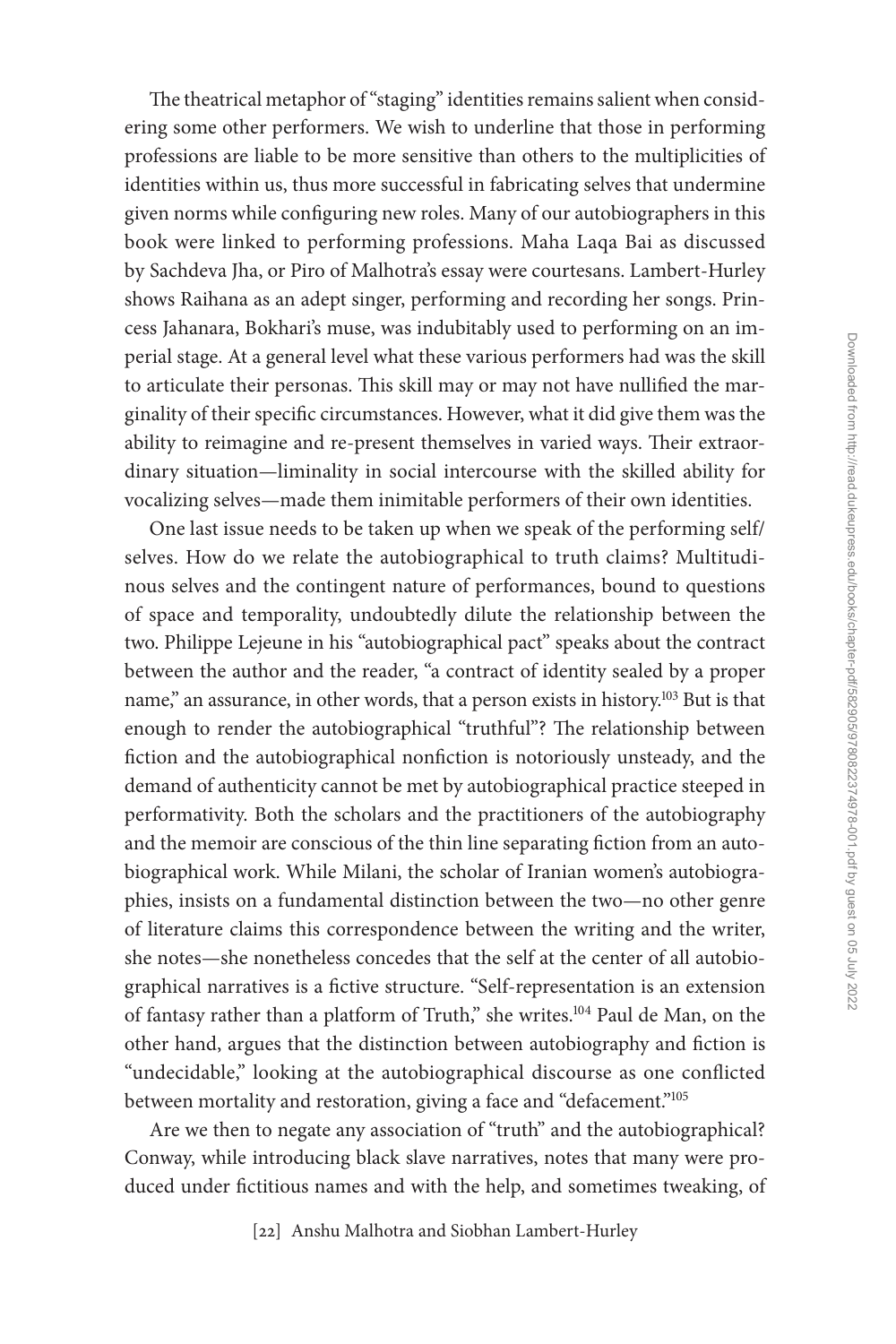their white facilitators.[106](#page-29-0) Did such editorial or pseudonymous interventions take away the "truth" of unbearable suffering, or that of the triumph of the will? A similar question may be posed in relation to many dalit autobiographical accounts in India. But it is just not pain, suffering, and humiliation that are at the core of the issue, we may be "artful" or "truthful," in equal or awry measure, about other facets of our life. While we may all be performers—whether assiduously working toward a self-fashioning or unwittingly projecting a personality—we are in the business of representing ourselves the way we can, or wish to. This may not be "the" truth, but certainly it is "our" truth, or at least some version of it, unless we deliberately choose to misrepresent. And our version of the truth, of course, may be fiction to you, unless we can use a remembrancer to set off the flow of right memory, or concoct a potion to induce amnesia in you . . .

IN THIS WIDE-RANGING INTRODUCTION we have tried to grapple with contemporary global understandings of autobiography, and the manner in which personal self-representational narratives have been a part of South Asian culture. We have attempted to recuperate the term *autobiography* for the varied ways in which a self is represented, fashioned, and articulated. Aware of the changes that modernity may have introduced to life writing as a textual practice, we have used autobiography for a range of autobiographical materials and ego documents. Equally we have sought to focus on how women's autobiographical oeuvre may be different or similar to that of men in South Asia. Our emphasis on a relational self as against the idea of an autonomous sovereign self is important in the context of men as of women, though we have emphasized women's greater recourse to it, as to self-deprecatory intonation. Women's auto/biographical practice has shown their investment in relational selves, though there will always be many exceptions, particularly as we move toward the contemporary times. However, we have wished to iterate that women through different times spoke for themselves, though this could come through in coded or allegorical expression or in more individualistic, self-reflexive ways. We have also hoped to show the performative nature of storytelling, whether presented as a life story or served in poetic, or novelistic, fictional mode. The nature of memory and its selective use, so intrinsically a part of the autobiographical practice, make it a genre of design and fabrication, and so of performance. Nevertheless, we do not wish to sever it from truth claims, for both the nature of truth, illusive and elusive, and of life writing is complex, as it is conflicted. That the oeuvre of autobiography has lent voice

Introduction [23]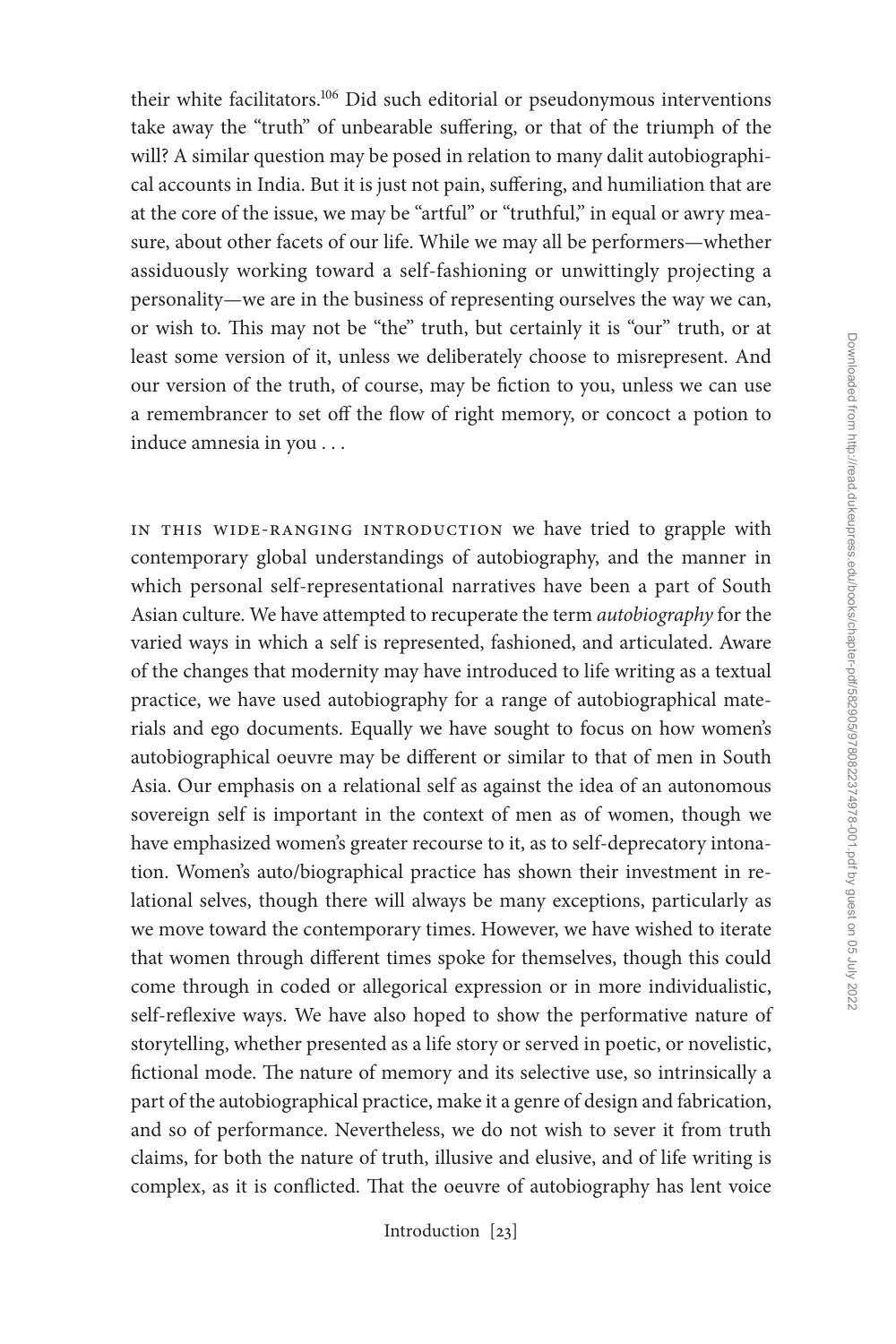<span id="page-23-0"></span>to the marginalized underlines the need to take it with the seriousness it deserves. We hope the essays that follow will highlight the autobiographical as a genre both personal and political, illuminating people and their times.

#### **NOTES**

- 1 According to the 2011 census, India boasts a functional literacy rate of 74.04 percent, up from just 12 percent at Independence in 1947. This figure, however, hides gender, regional, and social disparities. Female literacy remains lower at 65.46 percent, though this represents a marked increase from just 18.4 percent in 1971 and 0.9 percent in 1901. "Census of India," accessed January 8, 2013, [http://](http://www.censusindia.gov.in/) [www.censusindia.gov.in/;](http://www.censusindia.gov.in/) *Towards Equality: Report of the Committee on the Status of Women in India* (Delhi: Ministry of Education and Social Welfare, 1974), 94.
- 2 Jill Ker Conway, *When Memory Speaks: Exploring the Art of Autobiography* (New York: Vintage, 1998), 8.
- 3 Roy Pascal, *Design and Truth in Autobiography* (Cambridge, MA: Harvard University Press, 1960), 5, 26–31.
- 4 Summarizing these debates is Sidonie Smith and Julia Watson's *Reading Autobiography: A Guide for Interpreting Life Narratives*, 2nd ed. (Minneapolis: University of Minnesota Press, 2010), chap. 1.
- 5 Philippe Lejeune, *L'autobiographie en France* (Paris: Colin, 1971), 14. This translation is from *The Culture of Autobiography: Constructions of Self-Representation*, ed. Robert Folkenflik (Stanford, CA: Stanford University Press, 1993), 13.
- 6 Lejeune, *L'autobiographie*, 14. For another example, see Smith and Watson, *Reading Autobiography*, 1.
- 7 Dwight F. Reynolds, ed., *Interpreting the Self: Autobiography in the Arabic Literary Tradition* (Berkeley: University of California Press, 2001), 17.
- 8 Georges Gusdorf, "Conditions and Limits of Autobiography," in *Autobiography: Essays Theoretical and Critical*, ed. and trans. James Olney (Princeton, NJ: Princeton University Press, 1980), 29.
- 9 Pascal, *Design*, 22.
- 10 S. P. Saksena, *Indian Autobiographies* (Calcutta: Oxford University Press, 1949), v, vii.
- 11 A. R. Venkatachalapathy, "Making a Modern Self in Colonial Tamil Nadu," in *Biography as History: Indian Perspectives*, ed. Vijaya Ramaswamy and Yogesh Sharma (Hyderabad: Orient Blackswan, 2009), 30–52.
- 12 Reynolds, *Interpreting*, 19.
- 13 Marvin Zonis, "Autobiography and Biography in the Middle East: A Plea for Psychopolitical Studies," in *Middle Eastern Lives: The Practices of Biography and Self-Narrative*, ed. Martin Kramer (Syracuse, NY: Syracuse University Press, 1991), 61.
- 14 Stephen Frederic Dale, "Steppe Humanism: The Autobiographical Writings of Zahir al-Din Muhammad Babur, 1483–1530," *International Journal of Middle East Studies* 22 (1990): 39.

[24] Anshu Malhotra and Siobhan Lambert-Hurley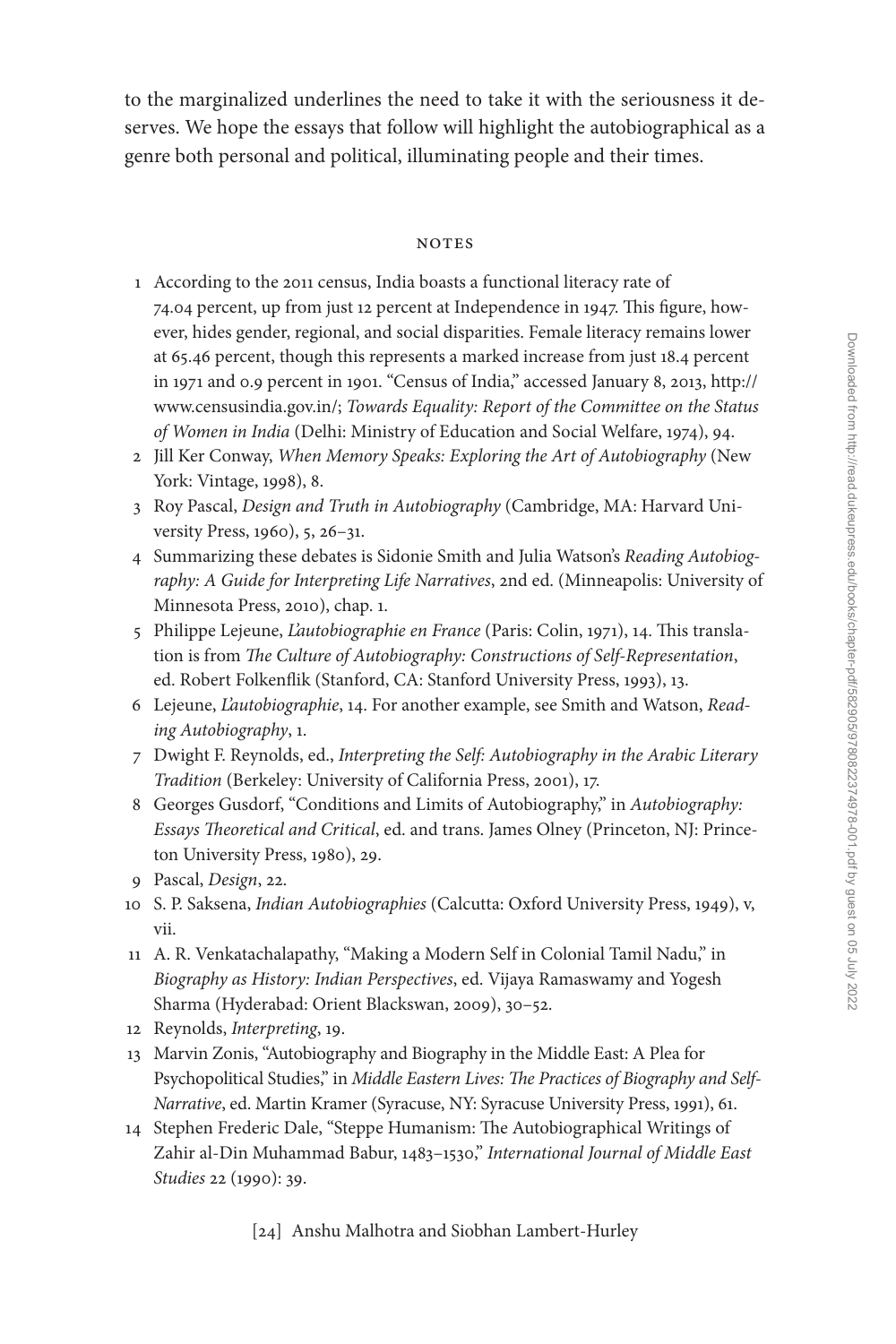- <span id="page-24-0"></span>15 Reynolds, *Interpreting*, 19.
- 16 Conway, *When Memory Speaks*, 3.
- 17 Smith and Watson, *Reading Autobiography*, 3.
- 18 For a development of this idea, see Julie Rak, *Negotiated Memory: Doukhobor Autobiographical Discourse* (Vancouver: University of British Columbia Press, 2004), ix.
- 19 Smith and Watson, *Reading Autobiography*, 4–5.
- 20 David Arnold and Stuart Blackburn, eds., *Telling Lives in India: Biography, Autobiography and Life History* (Ranikhet: Permanent Black, 2004), 9. In defence of the latter position, see J. L. Peacock and D. C. Holland, "The Narrated Self: Life Stories in Process," *Ethos* 21 (1993), 367–83.
- 21 See, as example, Wahhaj al-Din Alvi, *Urdu Khud Navisht* (New Delhi: Maktaba Jamia, 1989). For a discussion of *atma carit* or *atmacharit*, see Sudipto Kaviraj, "The Invention of Private Life: A Reading of Sibnath Sastri's Autobiography," in Arnold and Blackburn, *Telling Lives*, 84–85. Kaviraj discusses the term *carit* as encompassing the character—*charitra*—of a person as well as the recounting of that story. *Carit* in early Pali and Sanskrit meant both history and legend. See "Introduction: Life Histories in India," in Arnold and Blackburn, *Telling Lives*, 7–9.
- 22 See, as an example, Udaya Kumar, "Autobiography as a Way of Writing History: Personal Narratives from Kerala and the Inhabitation of Modernity" in *History in the Vernacular*, ed. Raziuddin Aquil and Partha Chatterjee (Delhi: Permanent Black, 2008), 418–48.
- 23 Arnold and Blackburn, *Telling Lives*, 9.
- 24 Malavika Karlekar, *Voices from Within: Early Personal Narratives of Bengali Women* (Delhi: Oxford University Press, 1993), 12; Aparna Basu and Malvika Karlekar, eds., *In So Many Words: Women's Life Experiences from Western and Eastern India* (London: Routledge, 2008), viii.
- 25 Paul de Man, "Autobiography as De-facement," *Modern Language Notes* 94:5 (December 1979), 919, emphasis added.
- 26 On this conflict between autobiography in theory and reality, see Siobhan Lambert-Hurley, "Life/History/Archive: Identifying Autobiographical Writing by Muslim Women in South Asia," *Journal of Women's History* 25.2 (summer 2013), 61–84.
- 27 de Man, "Autobiography as De-facement," 921.
- 28 For a useful overview of "life histories in India," see David Arnold and Stuart Blackburn, "Introduction: Life Histories in India," in their *Telling Lives*, 6–9.
- 29 Charlotte Vaudeville, ed., *A Weaver Named Kabir: Selected Verses with a Detailed Biographical and Historical Introduction* (Delhi: Oxford University Press, 2005).
- 30 See, as an example, Stuart Blackburn, "Life Histories as Narrative Strategy: Prophecy, Song, and Truth-Telling in Tamil Tales and Legends," in Arnold and Blackburn, *Telling Lives*, 203–26.
- 31 C. M. Naim, introduction to *Zikr-i-Mir: The Autobiography of the Eighteenth Century Mughal Poet: Mir Muhammad Taqi "Mir*," ed. C. M. Naim (Delhi: Oxford University Press, 1999), 1–21.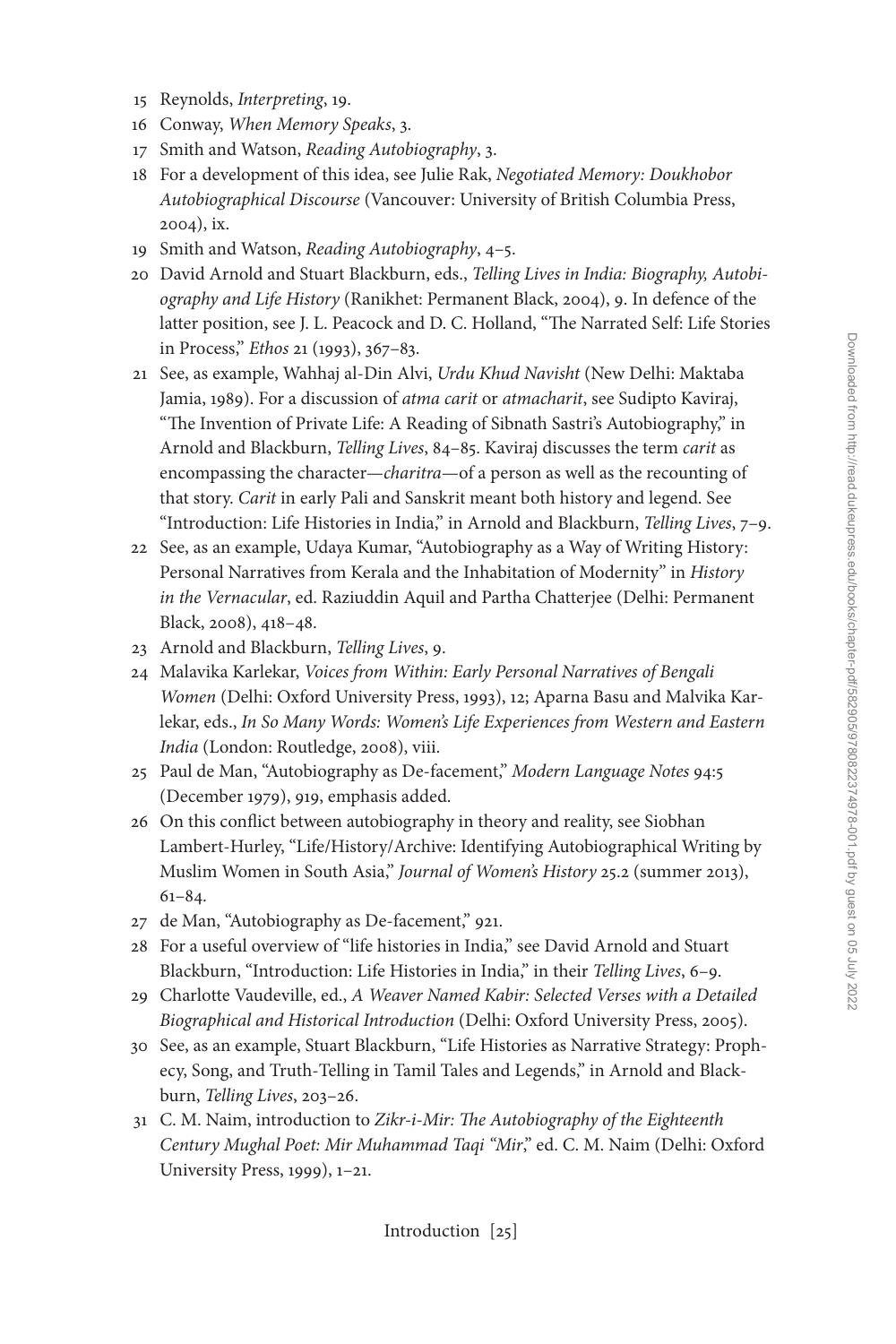- <span id="page-25-0"></span>32 David Arnold and Stuart Blackburn, "Introduction: Life Histories in India," in Arnold and Blackburn, *Telling Lives*, 5.
- 33 Arnold and Blackburn, "Introduction," 20–21.
- 34 Farhat Hasan, "Presenting the Self: Norms and Emotions in Ardhakathanaka," in Ramaswamy and Sharma, *Biography as History*, 105–22.
- 35 Roy Porter, ed., *Rewriting the Self: Histories from the Renaissance to the Present* (London: Routledge, 1997).
- 36 Kathryn Hansen, *Stages of Life: Indian Theatre Autobiographies* (Ranikhet: Permanent Black, 2011), 299–314.
- 37 Conway, *When Memory Speaks*, 3–4.
- 38 Sidonie Smith and Julia Watson, "Introduction: Situating Subjectivity in Women's Autobiographical Practices" in *Women, Autobiography, Theory: A Reader*, ed. Sidonie Smith and Julia Watson (Madison: University of Wisconsin Press, 1998), 18.
- 39 Gwen Etter-Lewis quoted in Joan Sangster, "Telling Our Stories: Feminist Debates and the Use of Oral History," in Robert Perks and Alistair Thomson, eds., *The Oral History Reader* (London: Routledge, 1998), 89.
- 40 Susan Stanford Friedman, "Women's Autobiographical Selves: Theory and Practice," in Sidonie Smith and Julia Watson, *Women, Autobiography, Theory*, 75.
- 41 Indrani Sen, "Resisting Patriarchy: Complexities and Conflicts in the Memoir of Haimabati Sen," *Economic and Political Weekly* 47.12 (March 24, 2012), 55–62. Sen does point to the contradictions in Haimabati's self-portrayal, of her slipping into the role of a dutiful wife.
- 42 Sharmila Rege, *Writing Caste/Writing Gender: Narrating Dalit Women's Testimonios* (New Delhi: Zubaan, 2006), 9–91. On Dalit women's autobiographies, also see Raj Kumar, *Dalit Personal Narratives: Reading Caste, Nation and Identity* (New Delhi: Orient Blackswan, 2010)—especially chapter 6: "Beyond the Margin: Dalit Women's Autobiographies."
- 43 For a theoretical discussion of how autobiography may be used by those "excluded from official discourse" to "embody subjectivity" or "talk back," see Sidonie Smith, *Subjectivity, Identity, and the Body: Women's Autobiographical Practices in the Twentieth Century* (Bloomington: Indiana University Press, 1993). For South Asian examples, see Uma Chakravarti, *Rewriting History: The Life and Times of Pandita Ramabai* (Delhi: Kali for Women, 1998); Tanika Sarkar, *Words to Win: The Making of* Amar Jiban*; A Modern Autobiography* (Delhi: Kali for Women, 1999); Kumar, *Dalit Personal Narratives*.
- 44 Judith Tucker, "Biography as History: The Exemplary Life of Khayr al-Din al-Ramli," in *Auto/Biography and the Construction of Identity and Community in the Middle East*, ed. Mary Ann Fay (New York: Palgrave, 2001), 9–17.
- 45 Kaviraj, "Invention," 83–115.
- 46 Kumar, "Autobiography."
- 47 Venkatachalapathy, "Making a Modern Self."
- 48 The point about women speaking for collective others has been made in contexts of other cultures as well; for example, Hanadi Al-Samman emphasizes how Arab women in diaspora often write of a collective "we," including in their authorial "I,"

[26] Anshu Malhotra and Siobhan Lambert-Hurley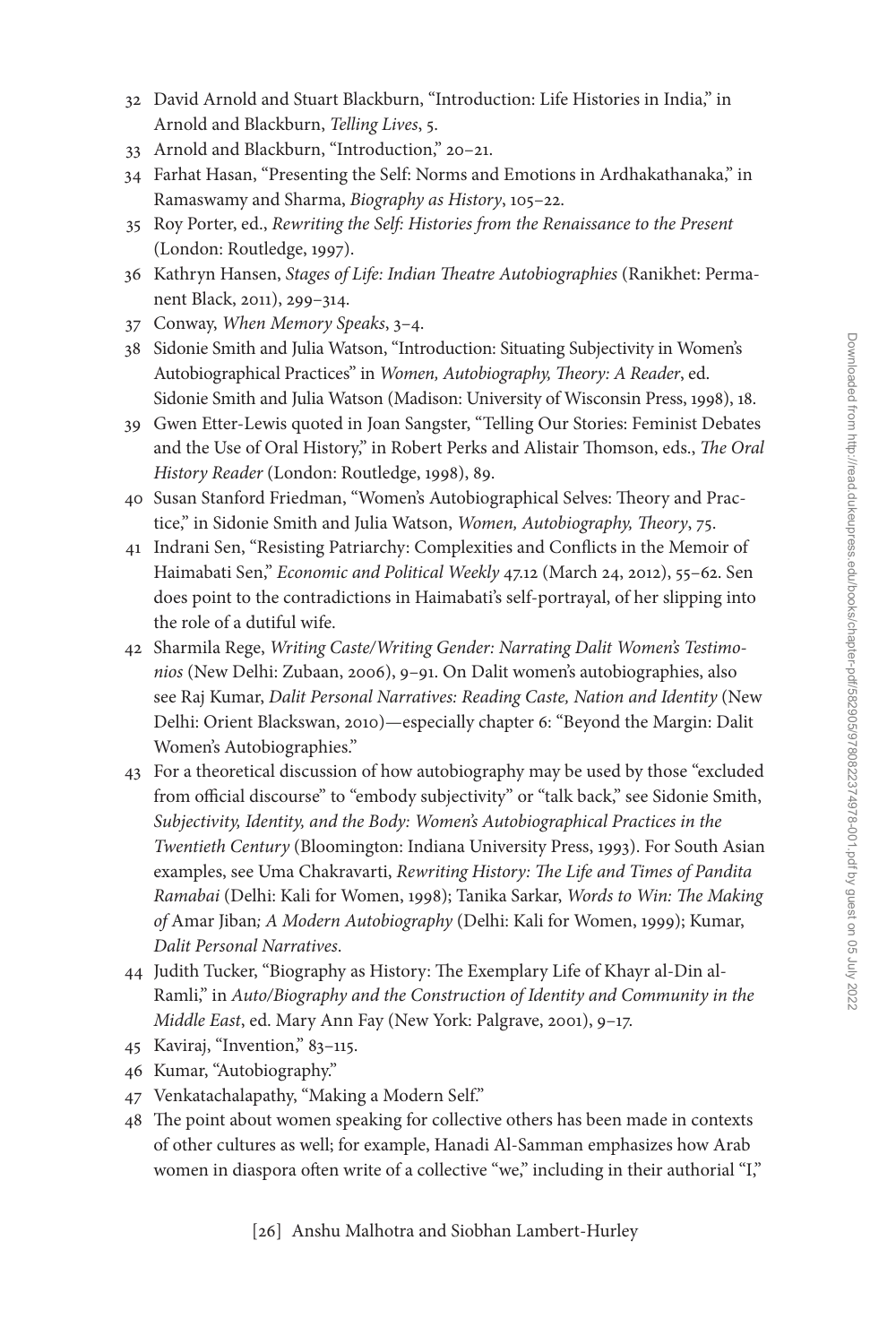<span id="page-26-0"></span>"mothers and others," making for a "mosaic autobiography." For her, autobiographies and autobiographical fiction are genres used to resist erasure, a point also made in the context of women's and dalits' autobiographies in South Asia. Hanadi Al-Samman, "Mosaic Autobiography," in her *Anxiety of Erasure: Trauma, Authorship and the Diaspora in Arab Women's Writing* (Syracuse, NY: Syracuse University Press, 2013). We thank the author for sharing this chapter with us.

- 49 Marilyn Booth, *May Her Likes Be Multiplied: Biography and Gender Politics in Egypt* (Berkeley: University of California Press, 2001).
- 50 Vijaya Ramaswamy, "Muffled Narratives: The Life and Times of Neelambakai Ammaiyar," in Ramaswamy and Sharma, *Biography as History*, 123–51.
- 51 Bharati Ray, *Daughters: A Story of Five Generations* (New Delhi: Penguin, 2011).
- 52 Mythily Sivaraman, *Fragments of a Life: A Family Archive* (New Delhi: Zubaan, 2006), xi–xxi.
- 53 Uma Chakravarti underscores the fragility of Subbalakshmi's life and her archive. See her afterword, "The Blue Tin Trunk," in Sivaraman, Fragments, 186–207. Chakravarti's own commitment to air Subbalakshmi's story also comes through in her film *A Quiet Little Entry*.
- 54 Gayatri Spivak, "Subaltern Studies: Deconstructing Historiography," in *Subaltern Studies: Writings on South Asian History and Society IV*, ed. Ranajit Guha (Delhi: Oxford University Press, 1985), 330–63.
- 55 See, as examples, Gloria Raheja and Ann Gold, *Listen to the Heron's Words: Reimagining Gender and Kinship in North India* (Berkeley: University of California Press, 1994); Josiane Racine Viramma and Jean-Luc Racine, *Viramma: Life of an Untouchable* (London: Verso, 1997).
- 56 See, as examples, Sylvia Vatuk, "*Hamara Daur-i Hayat*: An Indian Muslim Woman Writes Her Life," in Arnold and Blackburn, *Telling Lives*, 144–74; Basu and Karlekar, *In So Many Words*. On the breadth of source material available for a study of autobiographical writing by South Asian Muslim women specifically, see Lambert-Hurley, "Life/History/Archive."
- 57 Marilyn Booth, "Subjectivities on the Nile, 1890s to the 1920s: Intellectual Openings in Egypt and Gendered Representations of the Self," paper given at the conference "Women's Autobiography in Islamic Societies: Context and Construction," India International Centre, Delhi, December 16–18, 2010.
- 58 Barbara D. Metcalf, "What Happened in Mecca: Mumtaz Mufti's 'Labbaik,'" in Folkenflik, *Culture of Autobiography*, 149–67, quotation p. 157.
- 59 Smith and Watson, *Reading Autobiography*, 235.
- 60 Margot Badran, in the preface to *Harem Years: The Memoirs of an Egyptian Feminist*, ed. and trans. Margot Badran (London: Virago, 1986), 1.
- 61 Farzaneh Milani, *Words, Not Swords: Iran Women Writers and the Freedom of Movement* (Syracuse, NY: Syracuse University Press, 2011), xix; Smith and Watson, *Reading Autobiography*, 235.
- 62 On the wider connotations of agency, see Anshu Malhotra, "Miracles for the Marginal? Gender and Agency in a Nineteenth-Century Autobiographical Fragment," *Journal of Women's History* 25.2 (summer 2013), 15–35.

Introduction [27]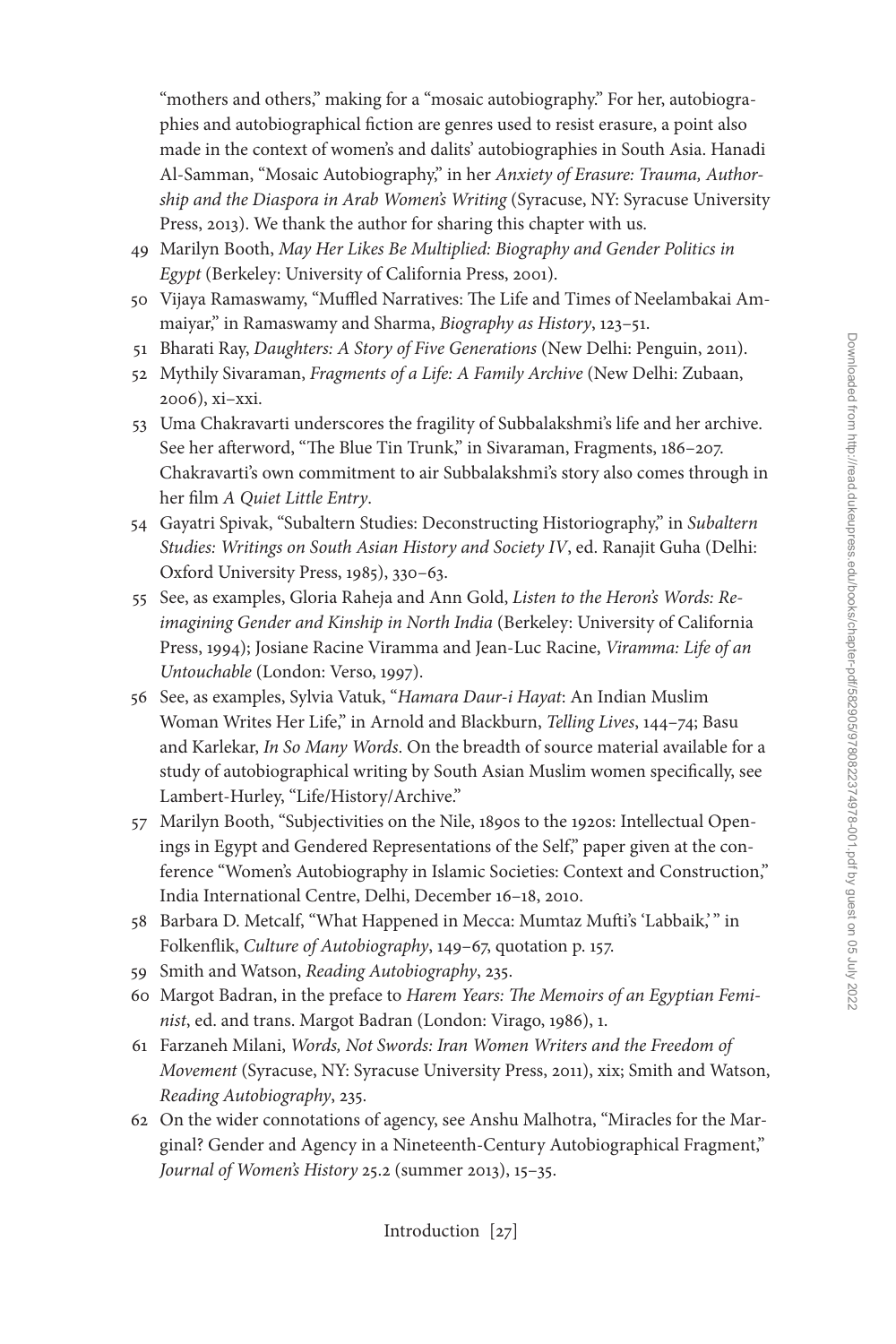- <span id="page-27-0"></span>63 A. K. Ramanujan, "Towards a Counter-System: Women's Tales," in *The Collected Essays of A. K. Ramanujan*, ed. Vinay Dharwadker (Delhi: Oxford University Press, 1999), 429–47.
- 64 Stuart Blackburn, "Life Histories as Narrative Strategy: Prophecy, Song, and Truth-Telling in Tamil Tales and Legends," in Arnold and Blackburn, *Telling Lives*, 203–26.
- 65 Both Ramanujan and Blackburn give examples from Kannada and Tamil literature respectively of the heroine telling a doll her story. The doll motif is similar to the tale of "sister Viro" that is recounted in North India when women observe married women's fast of *Karva Chauth*.
- 66 We borrow the expression *on stage or page* from Sherrill Grace, "Theatre and the Autobiographical Pact: An Introduction," in Sherrill Grace and Jerry Wasserman, eds., *Theatre and Autobiography: Writing and Performing Lives in Theory and Practice* (Vancouver: Talonbooks, 2006), 13.
- 67 In some Western countries the performance of autobiographical narratives in theater has become common and has been theorized. See Grace and Wasserman, *Theatre and Autobiography*; Deirdre Heddon, *Autobiography and Performance* (Basingstoke: Palgrave Macmillan, 2008).
- 68 de Man, "Autobiography as De-facement," 923.
- 69 de Man, "Autobiography as De-facement," 926.
- 70 Sidonie Smith, "Performativity, Autobiographical Practice, Resistance," in Smith and Watson, *Women, Autobiography, Theory*, 108.
- 71 Naim, *Zikr-i-Mir*, 11–12.
- 72 Hansen, *Stages of Life*, 321.
- 73 In repressive societies, for instance, an autobiographer has not only to be careful about what and how much to reveal, in order to avoid self-revelation becoming self-destruction, but also to be constantly aware of a secondary audience of censors, and so deploy self-censorship to ensure self-preservation. These points came across in Azadeh Moaveni's paper "After the Fact: Hedging, Self-Censorship, and the Prospect of Return in Iranian Memoir" in the conference "Unveiling the Self: Life Narratives of Muslim Women in the Middle East and South Asia," held October 29–30, 2012, Department of Middle Eastern and South Asian Languages and Cultures. Also see Farzaneh Milani, *Veiling and Words: The Emerging Voices of Iranian Women Writers* (Syracuse, NY: Syracuse University Press, 1992), 201–28.
- 74 Vatuk, "Hamara Daur-i-Hayat."
- 75 Peter Burke, "History as Social Memory," in his *Varieties of Cultural History* (Cambridge: Polity, 1997), 43–59.
- 76 Peter Burke, "The Cultural History of Dreams," in his *Varieties of Cultural History*,  $23 - 42.$
- 77 Tucker, "Biography as History."
- 78 David Shulman, "Cowherd or King? The Sanskrit Biography of Ananda Ranga Pillai," in Arnold and Blackburn, *Telling Lives*, 175–202.
- 79 On orality and memory, see Rustom Bharucha, *Rajasthan: An Oral History; Conversations with Komal Kothari* (New Delhi: Penguin India, 2003).

[28] Anshu Malhotra and Siobhan Lambert-Hurley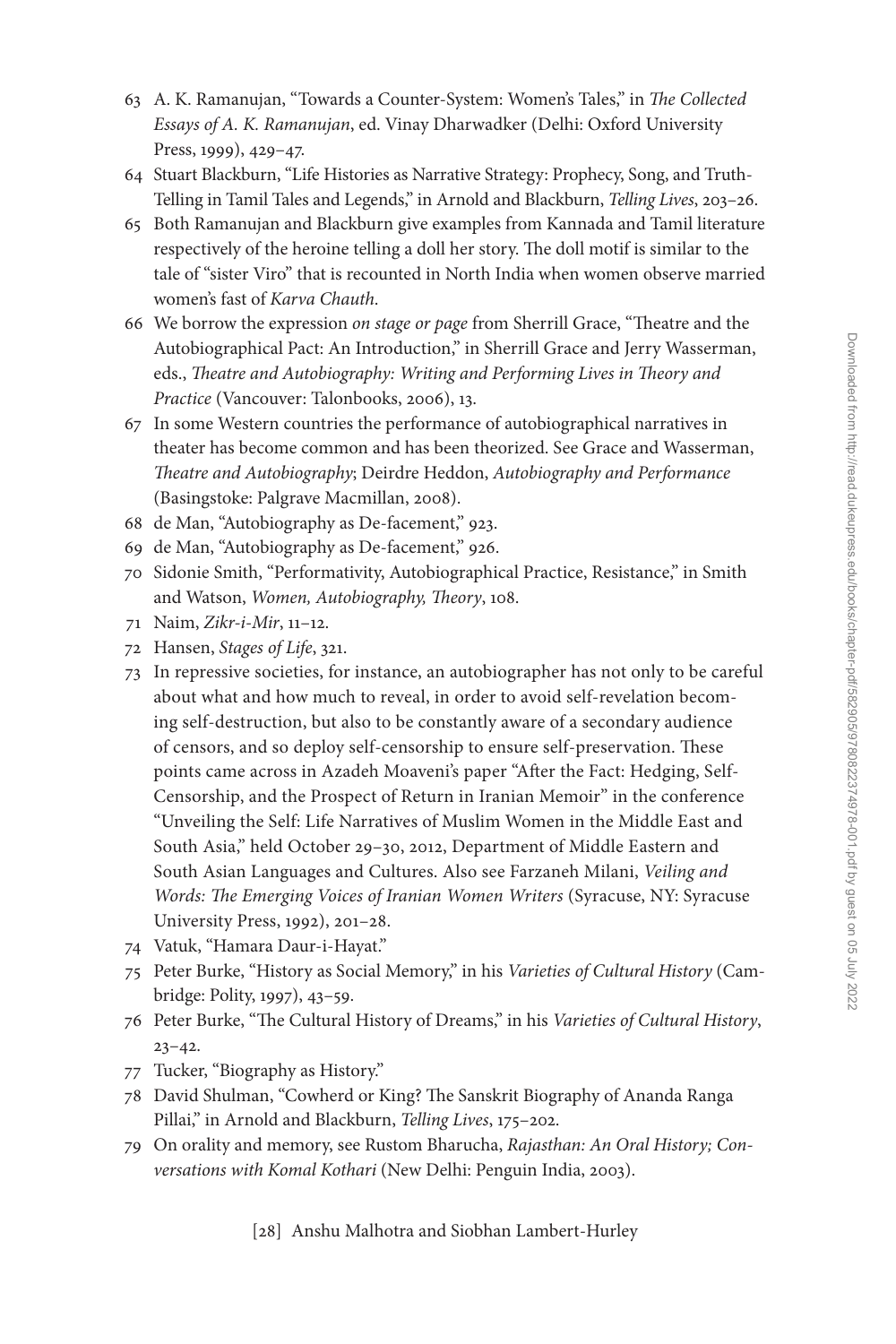- <span id="page-28-0"></span>80 Kabir, the foremost of Indian Bhakti saints, often spoke about looking inside the heart for God. J. S. Hawley and M. Juergensmeyer, eds., *Songs of the Saints of India* (Delhi: Oxford University Press, 2008), 52. Similarly, within the Islamic Sufi tradition the emotion of love was situated in the heart and god/liness in the *ruh*, spirit. Scott Kugle, *Sufis and Saints' Bodies: Mysticism, Corporeality, and Sacred Power in Islam* (Delhi: Munshiram Manoharlal, 2009).
- 81 On "archetypal life scripts" see Conway, "Memory Plots," in her *When Memory Speaks*, 3–18.
- 82 A. K. Ramanujan, "The Ring of Memory: Remembering and Forgetting in Indian Literatures," in Molly Daniels-Ramanujan and Keith Harrison, eds., *A. K. Ramanujan: Uncollected Poems and Prose* (New Delhi: Oxford University Press, 2001), 83–100.
- 83 Urvashi Butalia, *The Other Side of Silence: Voices from the Partition of India* (New Delhi: Penguin, 1998).
- 84 Linda H. Peterson, "Institutionalizing Women's Autobiography: Nineteenth-Century Editors and the Shaping of an Autobiographical Tradition," in Folkenflik, *The Culture of Autobiography*, 80–103.
- 85 Alessandro Portelli, *The Death of Luigi Trastulli and Other Stories: Form and Meaning in Oral History* (Albany: State University of New York Press, 1991), 76.
- 86 Perks and Thomson, *Oral History Reader*, 4.
- 87 Conway, *When Memory Speaks*, 7–8.
- 88 Smith and Watson, *Reading Autobiography*, 47.
- 89 John Martin, "Inventing Sincerity, Refashioning Prudence: The Discovery of the Individual in Renaissance Europe," in *The Renaissance in Europe*, ed. Keith Whitlock (New Haven, CT: Yale University Press, 2000), 11–30. In this context the paradoxical use of "self-fashioning" for this period by Stephen Greenblatt is revealing: it points to the ability of the men of this age as never before to write their destinies, as at the same time this self-fashioning also makes them puppets in the hands of power structures including the growing monarchical power. See his *Renaissance Self-Fashioning: From More to Shakespeare* (Chicago: University of Chicago Press, 1980).
- 90 Sumit Sarkar, "Kaliyuga, Chakri and Bhakti: Ramakrishna and His Times," *Economic and Political Weekly* 27.29 (July 1992), 1543–66.
- 91 Kumar, "Autobiography," 418–48.
- 92 David Arnold, "The Self and the Cell: Indian Prison Narratives as Life Histories," in Arnold and Blackburn, *Telling Lives*, 29–53.
- 93 Partha Chatterjee, "Women and the Nation," in his *The Nation and Its Fragments: Colonial and Postcolonial Histories* (Princeton, NJ: Princeton University Press, 1993), 135–57.
- 94 Partha Chatterjee, "The Nationalist Resolution of Women's Question," in Kumkum Sangari and Sudesh Vaid, eds., *Recasting Women: Essays in Colonial History* (New Delhi: Kali for Women, 1989), 233–53. For a critique of Chatterjee, see Tanika Sarkar, "Hindu Wife, Hindu Nation: Domesticity and Nationalism in Nineteenth-Century Bengal," in her *Hindu Wife, Hindu Nation: Community, Religion and Cultural Nationalism* (Delhi: Permanent Black, 2005), 23–52.

Introduction [29]